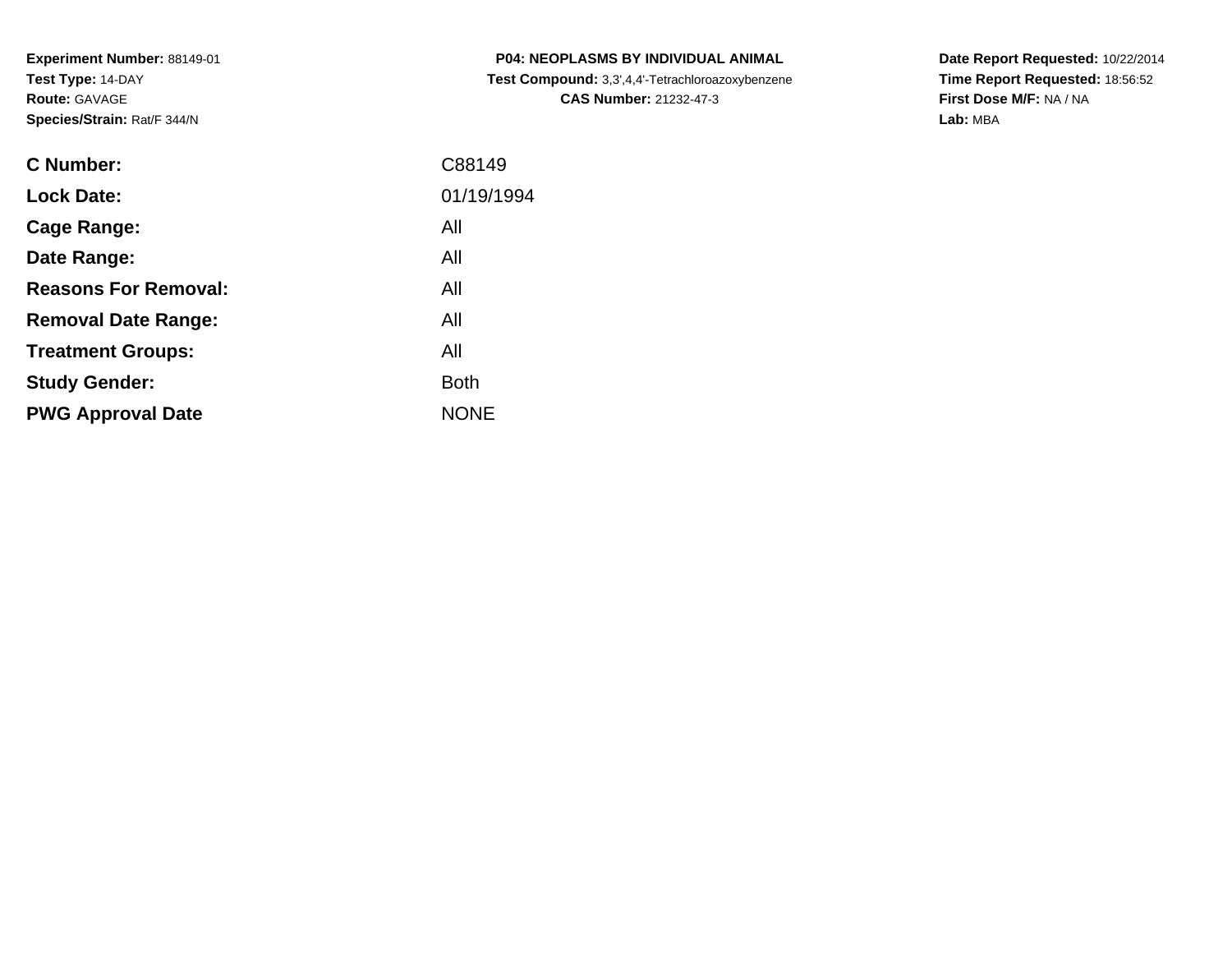**Experiment Number:** 88149-01**Test Type:** 14-DAY

**Route:** GAVAGE

**Species/Strain:** Rat/F 344/N

## **P04: NEOPLASMS BY INDIVIDUAL ANIMAL**

**Test Compound:** 3,3',4,4'-Tetrachloroazoxybenzene

**CAS Number:** 21232-47-3

**Date Report Requested:** 10/22/2014**Time Report Requested:** 18:56:52**First Dose M/F:** NA / NA**Lab:** MBA

| F 344/N Rat Male<br>0 MG/KG  | DAY ON TEST<br><b>ANIMAL ID</b> | 0<br>0<br>1<br>7<br>0   | 0<br>$\pmb{\theta}$<br>1<br>$\overline{7}$<br>0   | 0<br>0<br>$\boldsymbol{l}$<br>7<br>0 | 0<br>0<br>$\boldsymbol{l}$<br>$\overline{7}$<br>0 | 0<br>0<br>$\boldsymbol{l}$<br>$\overline{7}$<br>$\mathbf 0$ |                       |
|------------------------------|---------------------------------|-------------------------|---------------------------------------------------|--------------------------------------|---------------------------------------------------|-------------------------------------------------------------|-----------------------|
|                              |                                 | $\Omega$<br>0<br>0<br>1 | $\mathbf 0$<br>$\mathbf 0$<br>0<br>$\overline{2}$ | $\mathbf 0$<br>$\mathbf 0$<br>0<br>3 | 0<br>$\mathbf 0$<br>0<br>4                        | 0<br>0<br>0<br>5                                            | <i><b>*TOTALS</b></i> |
| <b>Alimentary System</b>     |                                 |                         |                                                   |                                      |                                                   |                                                             |                       |
| Liver                        |                                 | $\ddot{}$               | ÷                                                 | +                                    | ÷                                                 | $\ddot{}$                                                   | 5                     |
| Stomach, Forestomach         |                                 | $+$                     | $+$                                               | $+$                                  | $+$                                               | $\ddot{}$                                                   | 5                     |
| Stomach, Glandular           |                                 | $+$                     | $\ddot{}$                                         | $+$                                  | $\ddot{}$                                         | $\ddot{}$                                                   | 5                     |
| <b>Cardiovascular System</b> |                                 |                         |                                                   |                                      |                                                   |                                                             |                       |
| <b>NONE</b>                  |                                 |                         |                                                   |                                      |                                                   |                                                             |                       |
| <b>Endocrine System</b>      |                                 |                         |                                                   |                                      |                                                   |                                                             |                       |
| <b>NONE</b>                  |                                 |                         |                                                   |                                      |                                                   |                                                             |                       |
| <b>General Body System</b>   |                                 |                         |                                                   |                                      |                                                   |                                                             |                       |
| <b>NONE</b>                  |                                 |                         |                                                   |                                      |                                                   |                                                             |                       |
| <b>Genital System</b>        |                                 |                         |                                                   |                                      |                                                   |                                                             |                       |
| <b>NONE</b>                  |                                 |                         |                                                   |                                      |                                                   |                                                             |                       |
| <b>Hematopoietic System</b>  |                                 |                         |                                                   |                                      |                                                   |                                                             |                       |
| Lymph Node, Mesenteric       |                                 | ٠                       | ÷                                                 | +                                    | ٠                                                 | ÷                                                           | 5                     |
| Spleen                       |                                 | $\ddot{}$               | $+$                                               | $+$                                  | $+$                                               | $+$                                                         | 5                     |
| Thymus                       |                                 | +                       | ÷                                                 | ÷                                    | $\div$                                            | $\div$                                                      | 5                     |
| <b>Integumentary System</b>  |                                 |                         |                                                   |                                      |                                                   |                                                             |                       |

NONE

\* ..Total animals with tissue examined microscopically; Total animals with tumor **M** . Missing tissue M ..Missing tissue

+ ..Tissue examined microscopically

I ..Insufficient tissue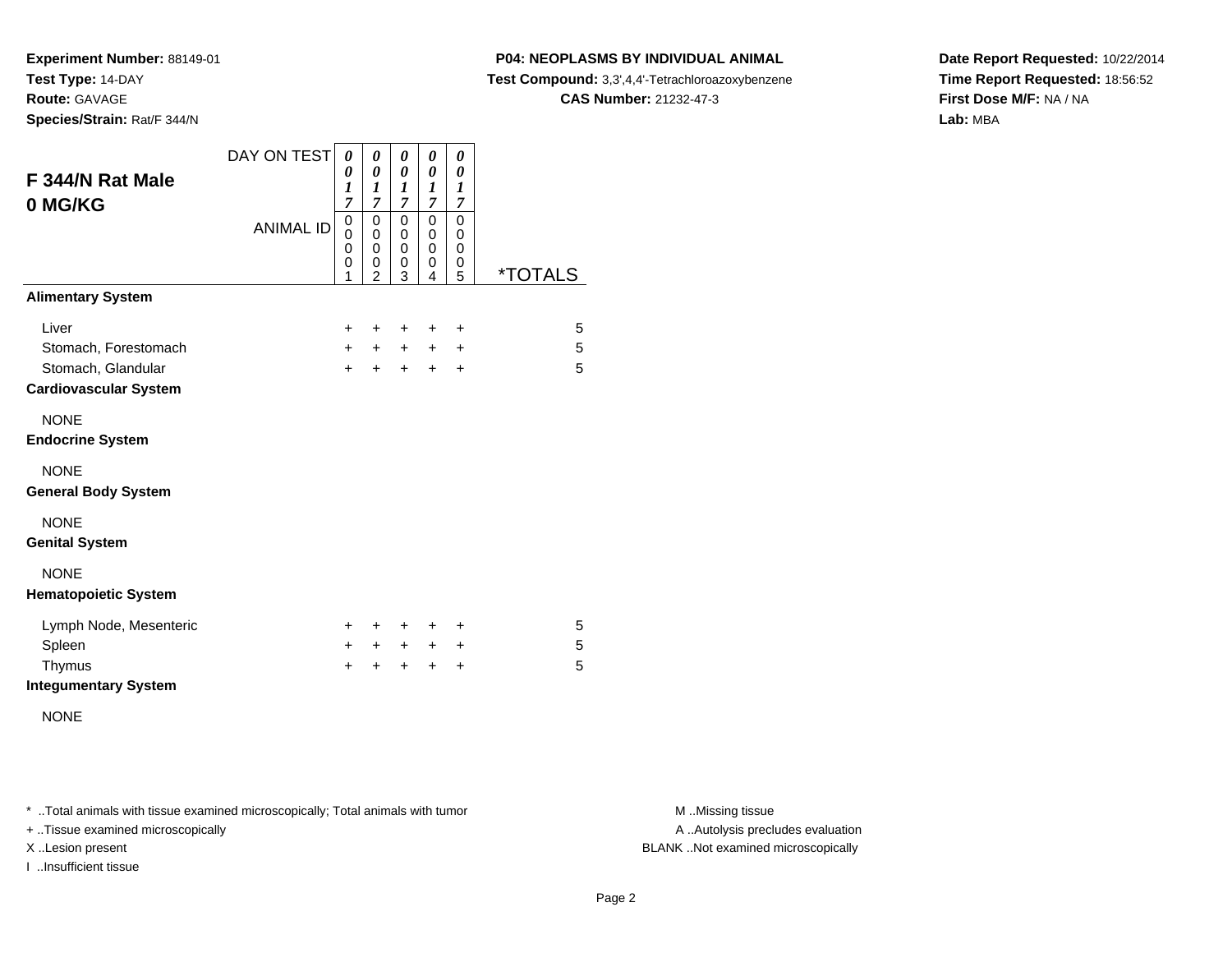#### **P04: NEOPLASMS BY INDIVIDUAL ANIMAL**

**Test Compound:** 3,3',4,4'-Tetrachloroazoxybenzene

**CAS Number:** 21232-47-3

**Date Report Requested:** 10/22/2014**Time Report Requested:** 18:56:52**First Dose M/F:** NA / NA**Lab:** MBA

| F 344/N Rat Male<br>0 MG/KG                 | DAY ON TEST<br><b>ANIMAL ID</b> | 0<br>0<br>$\boldsymbol{l}$<br>$\overline{7}$<br>0<br>$\Omega$<br>$\mathbf 0$<br>$\mathbf 0$<br>1 | 0<br>0<br>$\boldsymbol{l}$<br>$\overline{7}$<br>0<br>$\mathbf 0$<br>$\mathbf{0}$<br>0<br>$\overline{2}$ | 0<br>0<br>$\boldsymbol{l}$<br>$\overline{7}$<br>0<br>0<br>$\mathbf 0$<br>0<br>3 | 0<br>0<br>$\boldsymbol{l}$<br>$\overline{7}$<br>0<br>0<br>$\mathbf 0$<br>0<br>4 | 0<br>0<br>1<br>$\overline{7}$<br>$\Omega$<br>$\Omega$<br>$\Omega$<br>0<br>5 | <i><b>*TOTALS</b></i> |
|---------------------------------------------|---------------------------------|--------------------------------------------------------------------------------------------------|---------------------------------------------------------------------------------------------------------|---------------------------------------------------------------------------------|---------------------------------------------------------------------------------|-----------------------------------------------------------------------------|-----------------------|
| <b>Musculoskeletal System</b>               |                                 |                                                                                                  |                                                                                                         |                                                                                 |                                                                                 |                                                                             |                       |
| <b>NONE</b><br><b>Nervous System</b>        |                                 |                                                                                                  |                                                                                                         |                                                                                 |                                                                                 |                                                                             |                       |
| <b>NONE</b><br><b>Respiratory System</b>    |                                 |                                                                                                  |                                                                                                         |                                                                                 |                                                                                 |                                                                             |                       |
| <b>NONE</b><br><b>Special Senses System</b> |                                 |                                                                                                  |                                                                                                         |                                                                                 |                                                                                 |                                                                             |                       |
| <b>NONE</b><br><b>Urinary System</b>        |                                 |                                                                                                  |                                                                                                         |                                                                                 |                                                                                 |                                                                             |                       |
| Kidney<br><b>SYSTEMIC LESIONS</b>           |                                 | $\ddot{}$                                                                                        |                                                                                                         |                                                                                 |                                                                                 | ÷                                                                           | 5                     |
| Multiple Organ                              |                                 | $\ddot{}$                                                                                        |                                                                                                         |                                                                                 |                                                                                 | $\ddot{}$                                                                   | 5                     |

\* ..Total animals with tissue examined microscopically; Total animals with tumor **M** . Missing tissue M ..Missing tissue

+ ..Tissue examined microscopically

I ..Insufficient tissue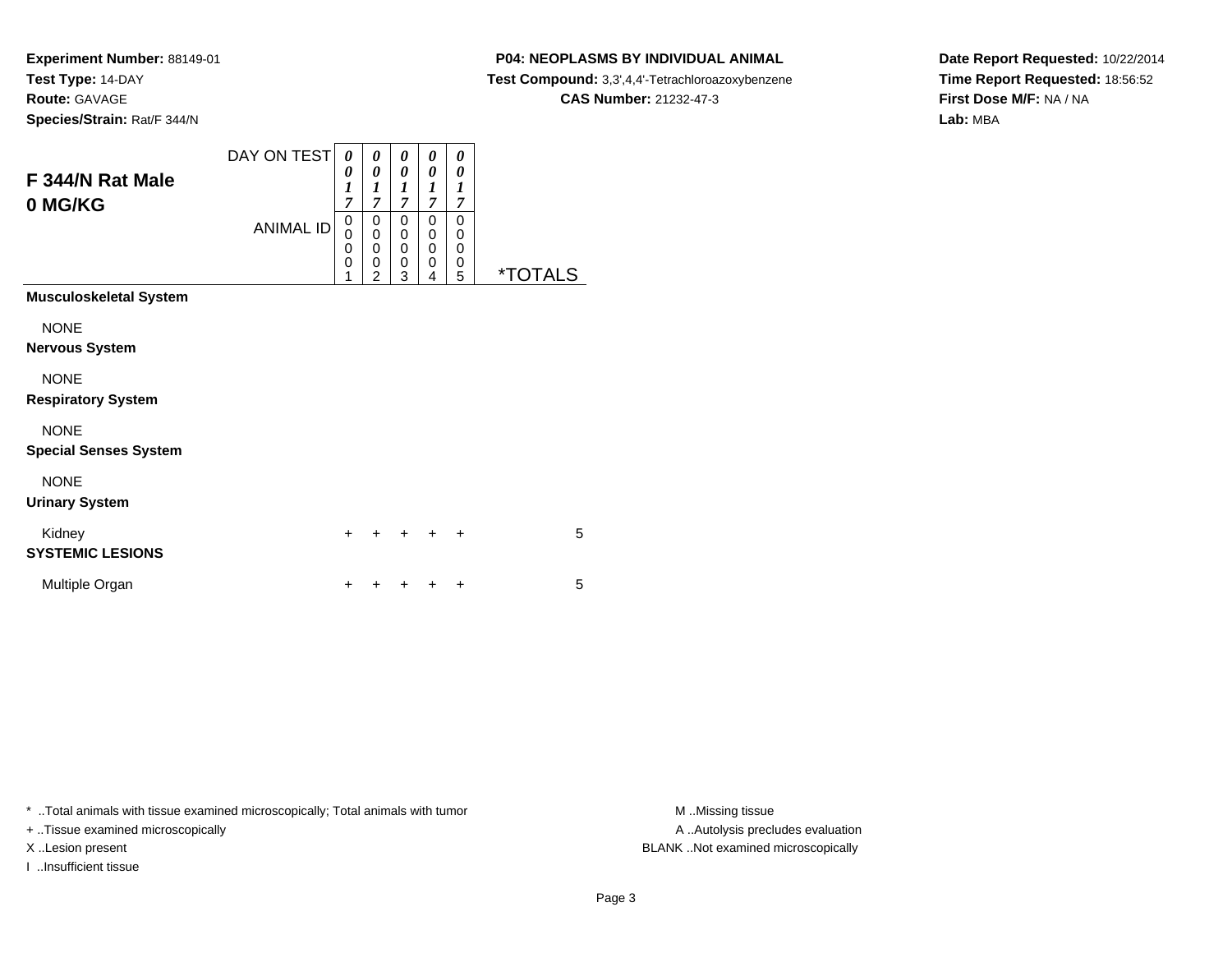**Species/Strain:** Rat/F 344/N

I ..Insufficient tissue

#### **P04: NEOPLASMS BY INDIVIDUAL ANIMAL**

**Test Compound:** 3,3',4,4'-Tetrachloroazoxybenzene

**CAS Number:** 21232-47-3

**Date Report Requested:** 10/22/2014**Time Report Requested:** 18:56:52**First Dose M/F:** NA / NA**Lab:** MBA

| F 344/N Rat Male                                                               | DAY ON TEST      | $\boldsymbol{\theta}$<br>0<br>1 | $\pmb{\theta}$<br>$\pmb{\theta}$<br>$\boldsymbol{l}$ | $\pmb{\theta}$<br>$\pmb{\theta}$<br>$\boldsymbol{l}$ | $\boldsymbol{\theta}$<br>$\pmb{\theta}$<br>$\boldsymbol{l}$ | $\pmb{\theta}$<br>0<br>$\boldsymbol{l}$ |                       |                                   |
|--------------------------------------------------------------------------------|------------------|---------------------------------|------------------------------------------------------|------------------------------------------------------|-------------------------------------------------------------|-----------------------------------------|-----------------------|-----------------------------------|
| <b>MG/KG</b><br>12.5                                                           |                  | $\overline{7}$                  | $\overline{7}$                                       | $\overline{7}$                                       | $\overline{7}$                                              | $\boldsymbol{7}$                        |                       |                                   |
|                                                                                | <b>ANIMAL ID</b> | $\boldsymbol{0}$<br>$\mathbf 0$ | $\pmb{0}$<br>$\mathbf 0$                             | $\overline{0}$<br>$\mathbf 0$                        | $\overline{0}$<br>$\mathbf 0$                               | $\overline{0}$<br>$\mathbf 0$           |                       |                                   |
|                                                                                |                  | 0<br>0                          | $\pmb{0}$<br>$\mathbf 0$                             | $\mathbf 0$<br>$\mathbf 0$                           | $\pmb{0}$<br>$_{9}^{\rm 0}$                                 | $\mathbf 0$<br>$\mathbf{1}$             |                       |                                   |
| <b>Alimentary System</b>                                                       |                  | 6                               | $\overline{7}$                                       | 8                                                    |                                                             | $\mathsf 0$                             | <i><b>*TOTALS</b></i> |                                   |
| Liver                                                                          |                  | $\ddot{}$                       | $\ddot{}$                                            | $\ddot{}$                                            | $\ddot{+}$                                                  | $\ddot{}$                               | 5                     |                                   |
| <b>Cardiovascular System</b>                                                   |                  |                                 |                                                      |                                                      |                                                             |                                         |                       |                                   |
| <b>NONE</b>                                                                    |                  |                                 |                                                      |                                                      |                                                             |                                         |                       |                                   |
| <b>Endocrine System</b>                                                        |                  |                                 |                                                      |                                                      |                                                             |                                         |                       |                                   |
| <b>NONE</b>                                                                    |                  |                                 |                                                      |                                                      |                                                             |                                         |                       |                                   |
| <b>General Body System</b>                                                     |                  |                                 |                                                      |                                                      |                                                             |                                         |                       |                                   |
| <b>NONE</b>                                                                    |                  |                                 |                                                      |                                                      |                                                             |                                         |                       |                                   |
| <b>Genital System</b>                                                          |                  |                                 |                                                      |                                                      |                                                             |                                         |                       |                                   |
| <b>NONE</b>                                                                    |                  |                                 |                                                      |                                                      |                                                             |                                         |                       |                                   |
| <b>Hematopoietic System</b>                                                    |                  |                                 |                                                      |                                                      |                                                             |                                         |                       |                                   |
| Spleen                                                                         |                  |                                 |                                                      |                                                      | +                                                           | $\ddot{}$                               | 5                     |                                   |
| Thymus                                                                         |                  | $\ddot{}$                       | $\ddot{}$                                            | $+$                                                  | $\ddot{}$                                                   | $\ddot{}$                               | 5                     |                                   |
| <b>Integumentary System</b>                                                    |                  |                                 |                                                      |                                                      |                                                             |                                         |                       |                                   |
| <b>NONE</b>                                                                    |                  |                                 |                                                      |                                                      |                                                             |                                         |                       |                                   |
| <b>Musculoskeletal System</b>                                                  |                  |                                 |                                                      |                                                      |                                                             |                                         |                       |                                   |
| <b>NONE</b>                                                                    |                  |                                 |                                                      |                                                      |                                                             |                                         |                       |                                   |
| <b>Nervous System</b>                                                          |                  |                                 |                                                      |                                                      |                                                             |                                         |                       |                                   |
| * Total animals with tissue examined microscopically; Total animals with tumor |                  |                                 |                                                      |                                                      |                                                             |                                         |                       | M Missing tissue                  |
| + Tissue examined microscopically                                              |                  |                                 |                                                      |                                                      |                                                             |                                         |                       | A  Autolysis precludes evaluation |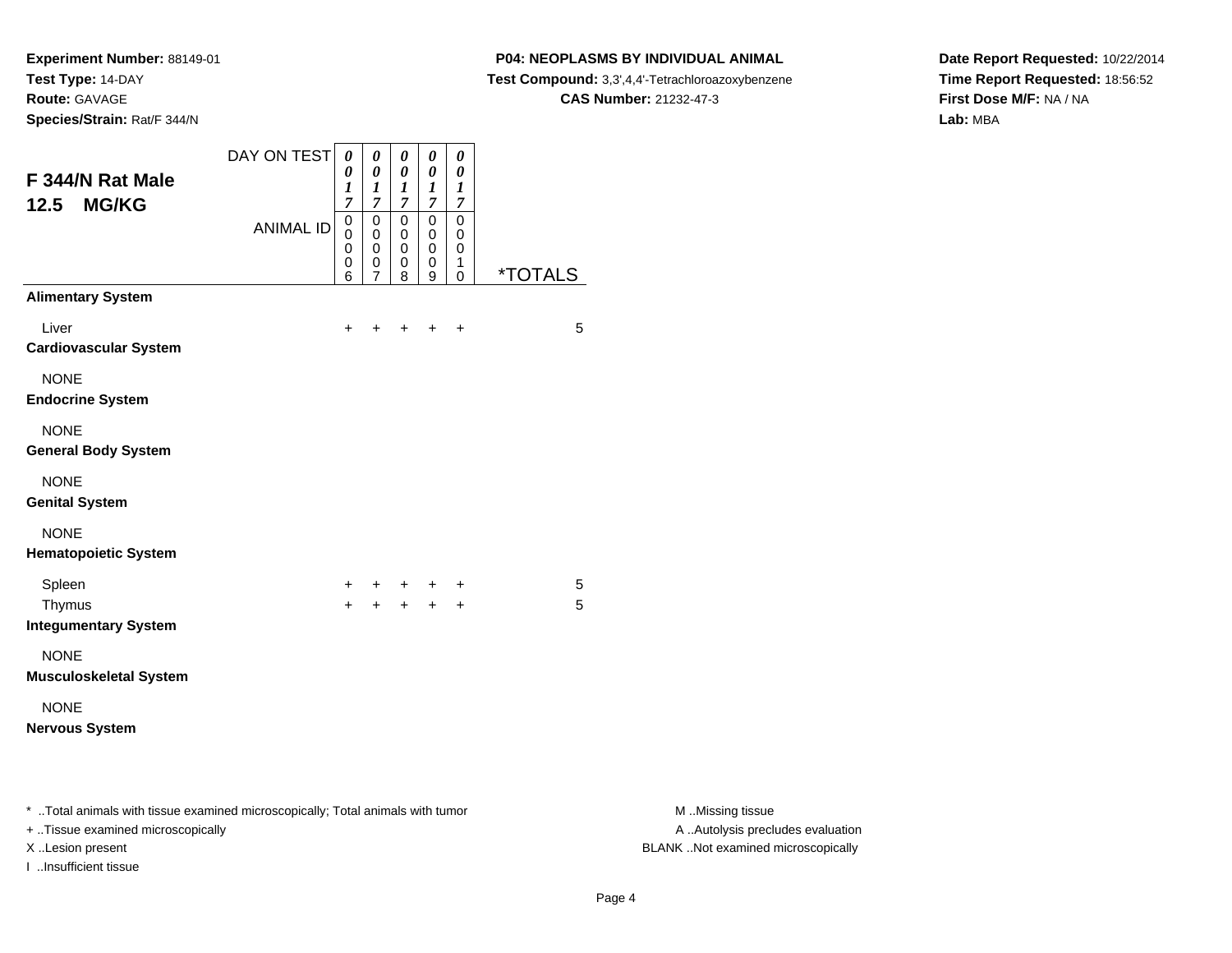#### **P04: NEOPLASMS BY INDIVIDUAL ANIMAL**

**Test Compound:** 3,3',4,4'-Tetrachloroazoxybenzene

**CAS Number:** 21232-47-3

**Date Report Requested:** 10/22/2014**Time Report Requested:** 18:56:52**First Dose M/F:** NA / NA**Lab:** MBA

| F 344/N Rat Male<br><b>MG/KG</b><br>12.5    | DAY ON TEST<br><b>ANIMAL ID</b> | 0<br>0<br>$\boldsymbol{l}$<br>$\overline{7}$<br>0<br>$\mathbf 0$<br>0<br>0 | 0<br>0<br>1<br>7<br>0<br>0<br>0<br>0 | 0<br>0<br>1<br>7<br>0<br>$\mathbf 0$<br>$\mathbf 0$<br>$\mathbf 0$ | 0<br>0<br>$\boldsymbol{l}$<br>7<br>$\Omega$<br>$\Omega$<br>0<br>0 | 0<br>0<br>1<br>$\overline{7}$<br>0<br>0<br>0<br>1 |                       |
|---------------------------------------------|---------------------------------|----------------------------------------------------------------------------|--------------------------------------|--------------------------------------------------------------------|-------------------------------------------------------------------|---------------------------------------------------|-----------------------|
|                                             |                                 | 6                                                                          | $\overline{7}$                       | 8                                                                  | 9                                                                 | 0                                                 | <i><b>*TOTALS</b></i> |
| <b>NONE</b><br><b>Respiratory System</b>    |                                 |                                                                            |                                      |                                                                    |                                                                   |                                                   |                       |
| <b>NONE</b><br><b>Special Senses System</b> |                                 |                                                                            |                                      |                                                                    |                                                                   |                                                   |                       |
| <b>NONE</b><br><b>Urinary System</b>        |                                 |                                                                            |                                      |                                                                    |                                                                   |                                                   |                       |
| Kidney<br><b>SYSTEMIC LESIONS</b>           |                                 | $\ddot{}$                                                                  | $\div$                               | $\ddot{}$                                                          | $\ddot{}$                                                         | $\ddot{}$                                         | 5                     |
| Multiple Organ                              |                                 | +                                                                          |                                      |                                                                    |                                                                   | ÷                                                 | 5                     |

\* ..Total animals with tissue examined microscopically; Total animals with tumor **M** . Missing tissue M ..Missing tissue

+ ..Tissue examined microscopically

I ..Insufficient tissue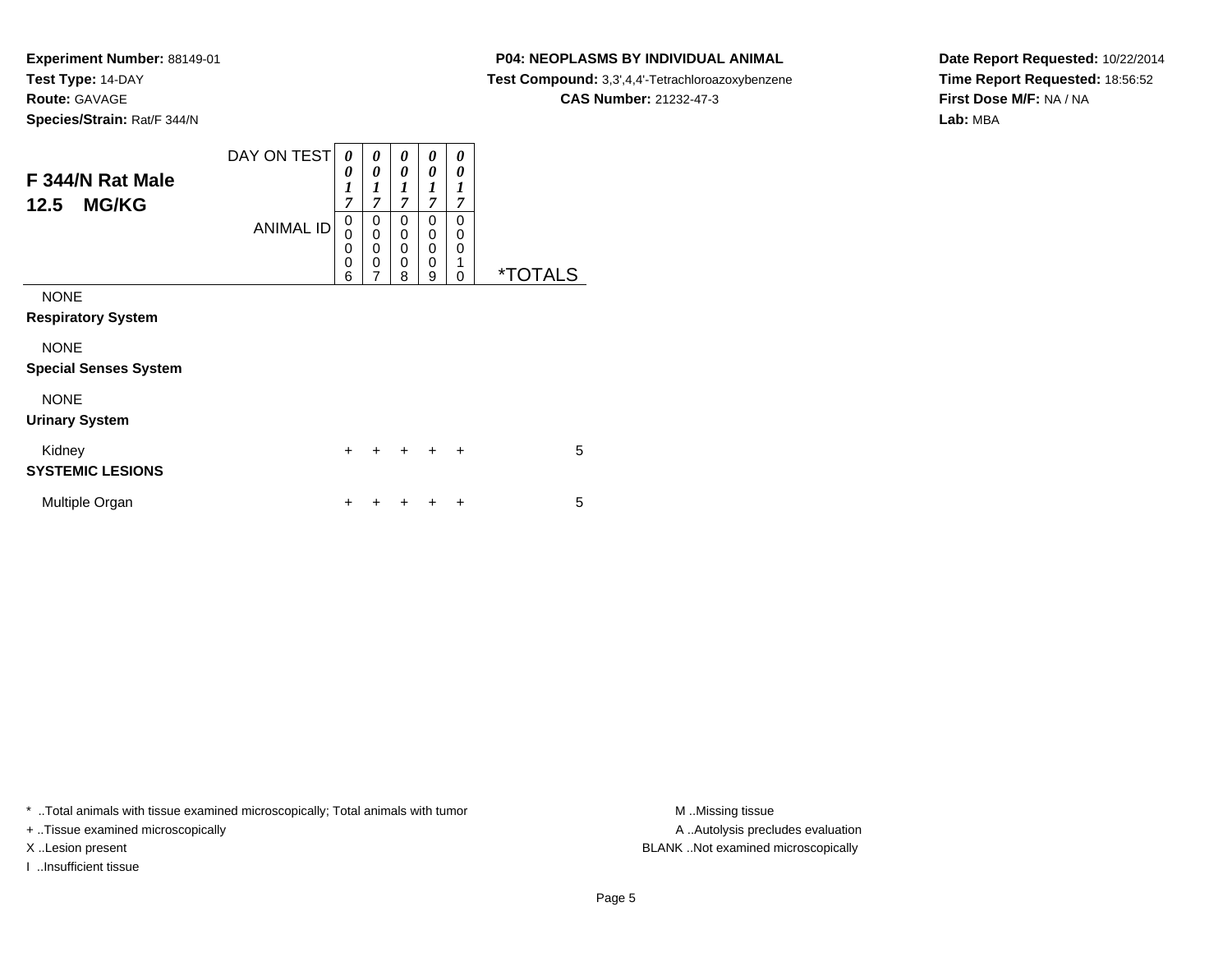#### **P04: NEOPLASMS BY INDIVIDUAL ANIMAL**

**Test Compound:** 3,3',4,4'-Tetrachloroazoxybenzene

**CAS Number:** 21232-47-3

**Date Report Requested:** 10/22/2014**Time Report Requested:** 18:56:52**First Dose M/F:** NA / NA**Lab:** MBA

| F 344/N Rat Male<br>32 MG/KG                                                                                        | DAY ON TEST      | $\boldsymbol{\theta}$<br>0<br>1<br>7<br>$\boldsymbol{0}$ | $\boldsymbol{\theta}$<br>0<br>$\boldsymbol{l}$<br>$\overline{7}$<br>$\overline{0}$ | $\pmb{\theta}$<br>$\pmb{\theta}$<br>$\boldsymbol{l}$<br>$\overline{7}$<br>$\pmb{0}$ | $\boldsymbol{\theta}$<br>$\pmb{\theta}$<br>$\boldsymbol{l}$<br>$\boldsymbol{7}$<br>$\overline{0}$ | $\pmb{\theta}$<br>0<br>$\boldsymbol{l}$<br>$\boldsymbol{7}$<br>$\mathbf 0$ |                       |                                                       |
|---------------------------------------------------------------------------------------------------------------------|------------------|----------------------------------------------------------|------------------------------------------------------------------------------------|-------------------------------------------------------------------------------------|---------------------------------------------------------------------------------------------------|----------------------------------------------------------------------------|-----------------------|-------------------------------------------------------|
|                                                                                                                     | <b>ANIMAL ID</b> | 0<br>0<br>1<br>1                                         | $\mathbf 0$<br>0<br>1<br>$\overline{2}$                                            | 0<br>$\mathbf 0$<br>$\overline{1}$<br>$\sqrt{3}$                                    | 0<br>0<br>1<br>4                                                                                  | $\mathbf 0$<br>$\mathbf 0$<br>$\mathbf{1}$<br>5                            | <i><b>*TOTALS</b></i> |                                                       |
| <b>Alimentary System</b>                                                                                            |                  |                                                          |                                                                                    |                                                                                     |                                                                                                   |                                                                            |                       |                                                       |
| Liver<br><b>Cardiovascular System</b>                                                                               |                  | $\ddot{}$                                                |                                                                                    |                                                                                     | $\ddot{}$                                                                                         | $\ddot{}$                                                                  | 5                     |                                                       |
| <b>NONE</b><br><b>Endocrine System</b>                                                                              |                  |                                                          |                                                                                    |                                                                                     |                                                                                                   |                                                                            |                       |                                                       |
| <b>NONE</b><br><b>General Body System</b>                                                                           |                  |                                                          |                                                                                    |                                                                                     |                                                                                                   |                                                                            |                       |                                                       |
| <b>NONE</b><br><b>Genital System</b>                                                                                |                  |                                                          |                                                                                    |                                                                                     |                                                                                                   |                                                                            |                       |                                                       |
| <b>NONE</b><br><b>Hematopoietic System</b>                                                                          |                  |                                                          |                                                                                    |                                                                                     |                                                                                                   |                                                                            |                       |                                                       |
| Spleen                                                                                                              |                  | +                                                        |                                                                                    | +                                                                                   | $+$                                                                                               | +                                                                          | 5                     |                                                       |
| Thymus<br><b>Integumentary System</b>                                                                               |                  | $+$                                                      | $+$                                                                                |                                                                                     | $+$ $+$                                                                                           | $\ddot{}$                                                                  | 5                     |                                                       |
| <b>NONE</b><br><b>Musculoskeletal System</b>                                                                        |                  |                                                          |                                                                                    |                                                                                     |                                                                                                   |                                                                            |                       |                                                       |
| <b>NONE</b>                                                                                                         |                  |                                                          |                                                                                    |                                                                                     |                                                                                                   |                                                                            |                       |                                                       |
| <b>Nervous System</b>                                                                                               |                  |                                                          |                                                                                    |                                                                                     |                                                                                                   |                                                                            |                       |                                                       |
| * Total animals with tissue examined microscopically; Total animals with tumor<br>+ Tissue examined microscopically |                  |                                                          |                                                                                    |                                                                                     |                                                                                                   |                                                                            |                       | M Missing tissue<br>A  Autolysis precludes evaluation |

I ..Insufficient tissue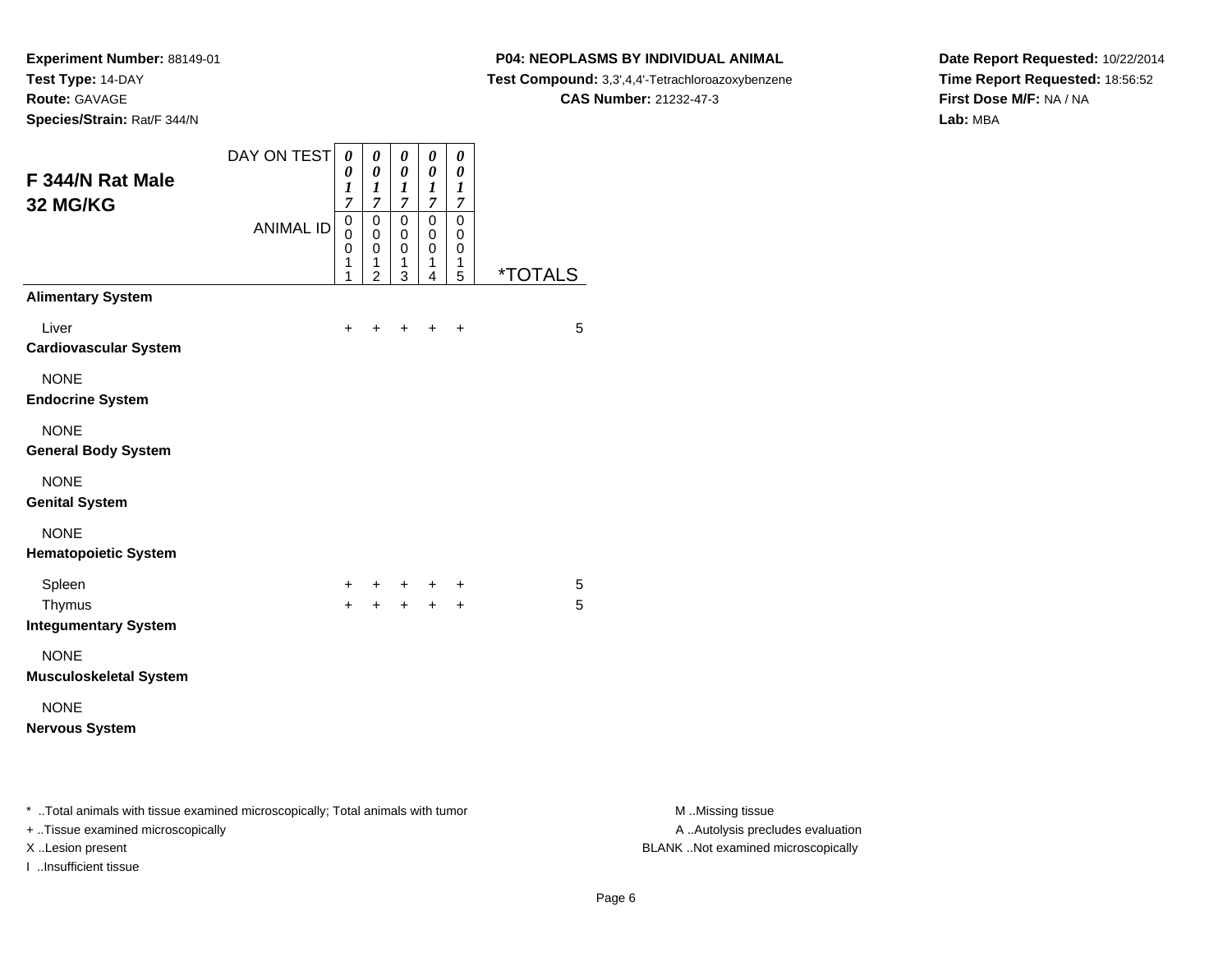### **P04: NEOPLASMS BY INDIVIDUAL ANIMAL**

**Test Compound:** 3,3',4,4'-Tetrachloroazoxybenzene

**CAS Number:** 21232-47-3

**Date Report Requested:** 10/22/2014**Time Report Requested:** 18:56:52**First Dose M/F:** NA / NA**Lab:** MBA

| F 344/N Rat Male<br>32 MG/KG                | DAY ON TEST      | 0<br>0<br>1<br>7      | 0<br>0<br>1<br>$\overline{7}$ | 0<br>0<br>1<br>7      | 0<br>0<br>1<br>$\overline{7}$                       | 0<br>0<br>1<br>7      |                       |
|---------------------------------------------|------------------|-----------------------|-------------------------------|-----------------------|-----------------------------------------------------|-----------------------|-----------------------|
|                                             | <b>ANIMAL ID</b> | 0<br>0<br>0<br>1<br>1 | 0<br>0<br>0<br>1<br>2         | 0<br>0<br>0<br>1<br>3 | $\mathbf 0$<br>$\mathbf 0$<br>$\mathbf 0$<br>1<br>4 | 0<br>0<br>0<br>1<br>5 | <i><b>*TOTALS</b></i> |
| <b>NONE</b>                                 |                  |                       |                               |                       |                                                     |                       |                       |
| <b>Respiratory System</b>                   |                  |                       |                               |                       |                                                     |                       |                       |
| <b>NONE</b><br><b>Special Senses System</b> |                  |                       |                               |                       |                                                     |                       |                       |
| <b>NONE</b>                                 |                  |                       |                               |                       |                                                     |                       |                       |
| <b>Urinary System</b>                       |                  |                       |                               |                       |                                                     |                       |                       |
| Kidney<br><b>SYSTEMIC LESIONS</b>           |                  | $\ddot{}$             | +                             | $\ddot{}$             | $\ddot{}$                                           | $\ddot{}$             | 5                     |
| Multiple Organ                              |                  | ÷                     |                               |                       | ÷                                                   | ÷                     | 5                     |

\* ..Total animals with tissue examined microscopically; Total animals with tumor **M** . Missing tissue M ..Missing tissue

+ ..Tissue examined microscopically

I ..Insufficient tissue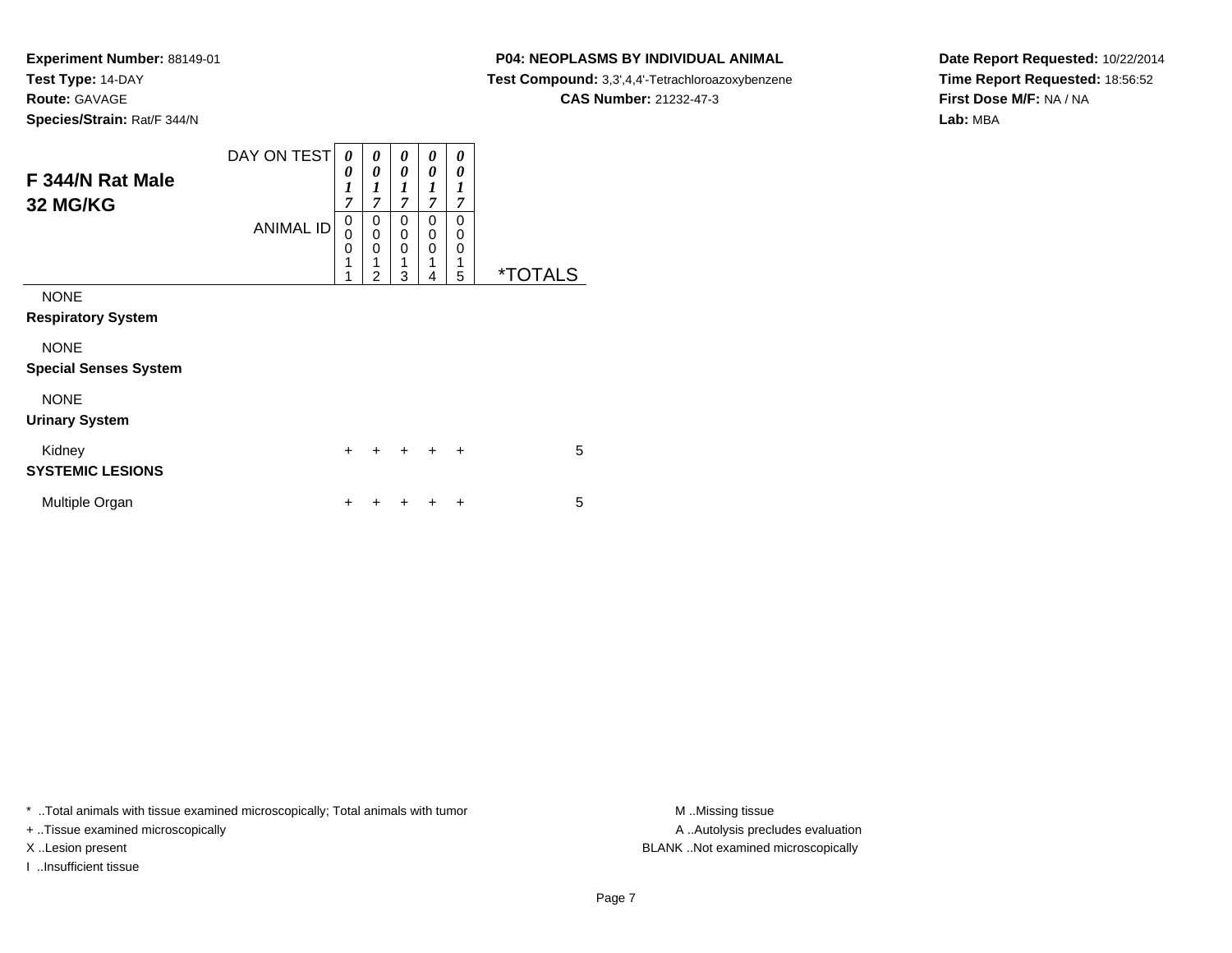**Species/Strain:** Rat/F 344/N

I ..Insufficient tissue

### **P04: NEOPLASMS BY INDIVIDUAL ANIMAL**

**Test Compound:** 3,3',4,4'-Tetrachloroazoxybenzene

**CAS Number:** 21232-47-3

**Date Report Requested:** 10/22/2014**Time Report Requested:** 18:56:52**First Dose M/F:** NA / NA**Lab:** MBA

| F 344/N Rat Male<br>80 MG/KG                                                                                        | DAY ON TEST      | $\boldsymbol{\theta}$<br>0<br>$\boldsymbol{l}$<br>7 | 0<br>$\pmb{\theta}$<br>$\boldsymbol{l}$<br>$\overline{7}$ | $\pmb{\theta}$<br>$\pmb{\theta}$<br>$\boldsymbol{l}$<br>$\boldsymbol{7}$ | $\pmb{\theta}$<br>$\pmb{\theta}$<br>$\boldsymbol{l}$<br>$\overline{7}$ | $\pmb{\theta}$<br>$\boldsymbol{\theta}$<br>$\boldsymbol{l}$<br>$\boldsymbol{7}$ |                       |                                                       |
|---------------------------------------------------------------------------------------------------------------------|------------------|-----------------------------------------------------|-----------------------------------------------------------|--------------------------------------------------------------------------|------------------------------------------------------------------------|---------------------------------------------------------------------------------|-----------------------|-------------------------------------------------------|
|                                                                                                                     | <b>ANIMAL ID</b> | $\pmb{0}$<br>0<br>0<br>1<br>6                       | $\overline{0}$<br>$\ddot{\mathbf{0}}$<br>0<br>1<br>7      | $\mathsf 0$<br>0<br>0<br>1<br>8                                          | $\overline{0}$<br>$\pmb{0}$<br>0<br>1<br>$\boldsymbol{9}$              | $\mathbf 0$<br>0<br>$\mathbf 0$<br>$^2_{\rm 0}$                                 | <i><b>*TOTALS</b></i> |                                                       |
| <b>Alimentary System</b>                                                                                            |                  |                                                     |                                                           |                                                                          |                                                                        |                                                                                 |                       |                                                       |
| Liver<br><b>Cardiovascular System</b>                                                                               |                  | +                                                   |                                                           |                                                                          |                                                                        | $\ddot{}$                                                                       | 5                     |                                                       |
| <b>NONE</b><br><b>Endocrine System</b>                                                                              |                  |                                                     |                                                           |                                                                          |                                                                        |                                                                                 |                       |                                                       |
| <b>NONE</b><br><b>General Body System</b>                                                                           |                  |                                                     |                                                           |                                                                          |                                                                        |                                                                                 |                       |                                                       |
| <b>NONE</b><br><b>Genital System</b>                                                                                |                  |                                                     |                                                           |                                                                          |                                                                        |                                                                                 |                       |                                                       |
| <b>NONE</b><br><b>Hematopoietic System</b>                                                                          |                  |                                                     |                                                           |                                                                          |                                                                        |                                                                                 |                       |                                                       |
| Spleen                                                                                                              |                  |                                                     |                                                           |                                                                          |                                                                        | +                                                                               | 5                     |                                                       |
| Thymus<br><b>Integumentary System</b>                                                                               |                  | $+$                                                 |                                                           |                                                                          | $\ddot{}$                                                              | $\ddot{}$                                                                       | 5                     |                                                       |
| <b>NONE</b>                                                                                                         |                  |                                                     |                                                           |                                                                          |                                                                        |                                                                                 |                       |                                                       |
| <b>Musculoskeletal System</b>                                                                                       |                  |                                                     |                                                           |                                                                          |                                                                        |                                                                                 |                       |                                                       |
| <b>NONE</b>                                                                                                         |                  |                                                     |                                                           |                                                                          |                                                                        |                                                                                 |                       |                                                       |
| <b>Nervous System</b>                                                                                               |                  |                                                     |                                                           |                                                                          |                                                                        |                                                                                 |                       |                                                       |
| * Total animals with tissue examined microscopically; Total animals with tumor<br>+ Tissue examined microscopically |                  |                                                     |                                                           |                                                                          |                                                                        |                                                                                 |                       | M Missing tissue<br>A  Autolysis precludes evaluation |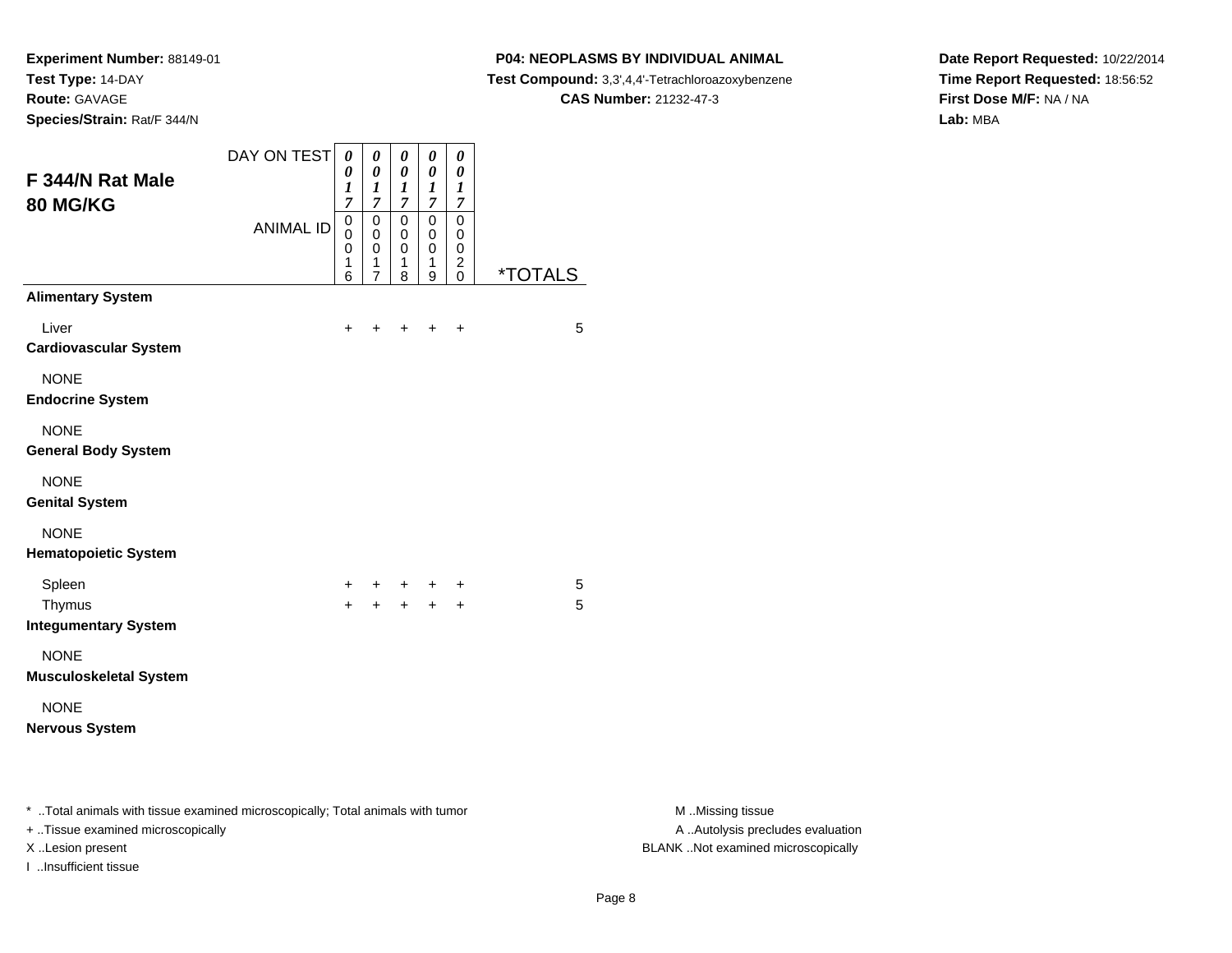### **P04: NEOPLASMS BY INDIVIDUAL ANIMAL**

**Test Compound:** 3,3',4,4'-Tetrachloroazoxybenzene

**CAS Number:** 21232-47-3

**Date Report Requested:** 10/22/2014**Time Report Requested:** 18:56:52**First Dose M/F:** NA / NA**Lab:** MBA

| F 344/N Rat Male<br><b>80 MG/KG</b>         | DAY ON TEST<br><b>ANIMAL ID</b> | 0<br>0<br>1<br>$\overline{7}$<br>0<br>0 | 0<br>0<br>1<br>$\overline{7}$<br>0<br>0 | 0<br>0<br>1<br>$\overline{7}$<br>0<br>0 | 0<br>0<br>1<br>$\overline{7}$<br>0<br>0 | 0<br>0<br>1<br>7<br>0<br>0 |                       |
|---------------------------------------------|---------------------------------|-----------------------------------------|-----------------------------------------|-----------------------------------------|-----------------------------------------|----------------------------|-----------------------|
|                                             |                                 | 0<br>1<br>6                             | $\mathbf 0$<br>1<br>7                   | $\Omega$<br>1<br>8                      | $\mathbf 0$<br>1<br>9                   | 0<br>2<br>$\Omega$         | <i><b>*TOTALS</b></i> |
| <b>NONE</b><br><b>Respiratory System</b>    |                                 |                                         |                                         |                                         |                                         |                            |                       |
| <b>NONE</b><br><b>Special Senses System</b> |                                 |                                         |                                         |                                         |                                         |                            |                       |
| <b>NONE</b><br><b>Urinary System</b>        |                                 |                                         |                                         |                                         |                                         |                            |                       |
| Kidney<br><b>SYSTEMIC LESIONS</b>           |                                 | $\ddot{}$                               | +                                       | $\ddot{}$                               | $\ddot{}$                               | $\ddot{}$                  | 5                     |
| Multiple Organ                              |                                 | ÷                                       |                                         |                                         | +                                       | ÷                          | 5                     |

\* ..Total animals with tissue examined microscopically; Total animals with tumor **M** . Missing tissue M ..Missing tissue

+ ..Tissue examined microscopically

I ..Insufficient tissue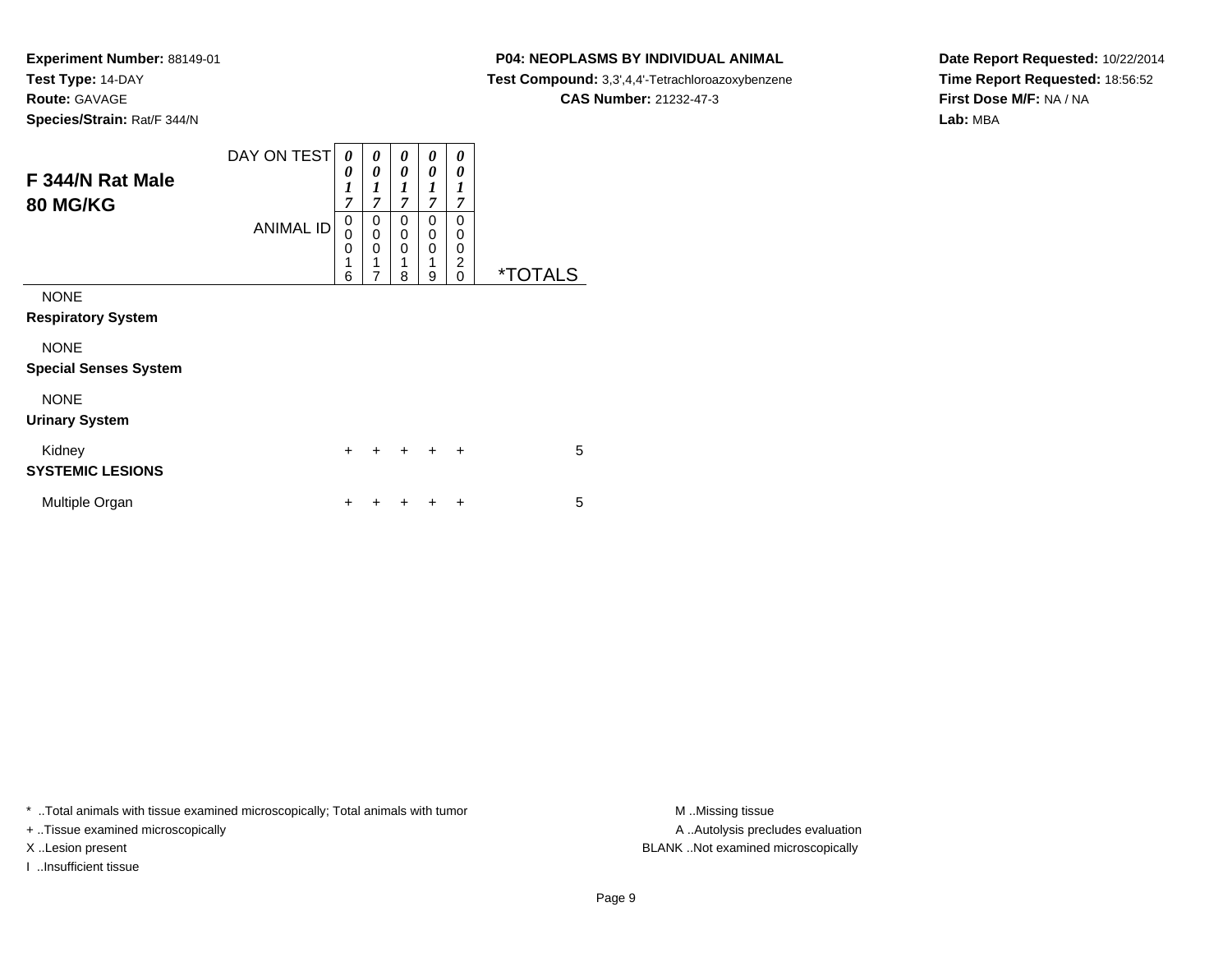**Species/Strain:** Rat/F 344/N

I ..Insufficient tissue

### **P04: NEOPLASMS BY INDIVIDUAL ANIMAL**

**Test Compound:** 3,3',4,4'-Tetrachloroazoxybenzene

**CAS Number:** 21232-47-3

**Date Report Requested:** 10/22/2014**Time Report Requested:** 18:56:52**First Dose M/F:** NA / NA**Lab:** MBA

| F 344/N Rat Male<br><b>MG/KG</b><br>200                                                                             | DAY ON TEST<br><b>ANIMAL ID</b> | $\boldsymbol{\theta}$<br>0<br>$\boldsymbol{l}$<br>7<br>$\,0\,$<br>0<br>0<br>$\overline{\mathbf{c}}$ | 0<br>$\boldsymbol{\theta}$<br>1<br>$\overline{7}$<br>$\pmb{0}$<br>0<br>$\pmb{0}$ | $\pmb{\theta}$<br>$\boldsymbol{\theta}$<br>$\boldsymbol{l}$<br>$\overline{7}$<br>$\pmb{0}$<br>0<br>$\pmb{0}$ | $\pmb{\theta}$<br>$\pmb{\theta}$<br>$\boldsymbol{l}$<br>$\boldsymbol{7}$<br>$\overline{0}$<br>0<br>$\mathbf 0$ | $\pmb{\theta}$<br>0<br>$\boldsymbol{l}$<br>$\boldsymbol{7}$<br>$\pmb{0}$<br>0<br>0 |                       |                                                       |
|---------------------------------------------------------------------------------------------------------------------|---------------------------------|-----------------------------------------------------------------------------------------------------|----------------------------------------------------------------------------------|--------------------------------------------------------------------------------------------------------------|----------------------------------------------------------------------------------------------------------------|------------------------------------------------------------------------------------|-----------------------|-------------------------------------------------------|
|                                                                                                                     |                                 | 1                                                                                                   | $\frac{2}{2}$                                                                    | $\frac{2}{3}$                                                                                                | $\frac{2}{4}$                                                                                                  | $\frac{2}{5}$                                                                      | <i><b>*TOTALS</b></i> |                                                       |
| <b>Alimentary System</b>                                                                                            |                                 |                                                                                                     |                                                                                  |                                                                                                              |                                                                                                                |                                                                                    |                       |                                                       |
| Liver<br><b>Cardiovascular System</b>                                                                               |                                 | $\ddot{}$                                                                                           | $\ddot{}$                                                                        | $+$                                                                                                          | $+$                                                                                                            | $\ddot{}$                                                                          | 5                     |                                                       |
| <b>NONE</b><br><b>Endocrine System</b>                                                                              |                                 |                                                                                                     |                                                                                  |                                                                                                              |                                                                                                                |                                                                                    |                       |                                                       |
| <b>NONE</b><br><b>General Body System</b>                                                                           |                                 |                                                                                                     |                                                                                  |                                                                                                              |                                                                                                                |                                                                                    |                       |                                                       |
| <b>NONE</b><br><b>Genital System</b>                                                                                |                                 |                                                                                                     |                                                                                  |                                                                                                              |                                                                                                                |                                                                                    |                       |                                                       |
| <b>NONE</b><br><b>Hematopoietic System</b>                                                                          |                                 |                                                                                                     |                                                                                  |                                                                                                              |                                                                                                                |                                                                                    |                       |                                                       |
| Spleen                                                                                                              |                                 | +                                                                                                   |                                                                                  |                                                                                                              | $+$                                                                                                            | $\ddot{}$                                                                          | 5                     |                                                       |
| Thymus<br><b>Integumentary System</b>                                                                               |                                 | $\ddot{}$                                                                                           | $\ddot{+}$                                                                       | $+$                                                                                                          | $+$                                                                                                            | $\ddot{}$                                                                          | 5                     |                                                       |
| <b>NONE</b><br><b>Musculoskeletal System</b>                                                                        |                                 |                                                                                                     |                                                                                  |                                                                                                              |                                                                                                                |                                                                                    |                       |                                                       |
| <b>NONE</b>                                                                                                         |                                 |                                                                                                     |                                                                                  |                                                                                                              |                                                                                                                |                                                                                    |                       |                                                       |
| <b>Nervous System</b>                                                                                               |                                 |                                                                                                     |                                                                                  |                                                                                                              |                                                                                                                |                                                                                    |                       |                                                       |
| * Total animals with tissue examined microscopically; Total animals with tumor<br>+ Tissue examined microscopically |                                 |                                                                                                     |                                                                                  |                                                                                                              |                                                                                                                |                                                                                    |                       | M Missing tissue<br>A  Autolysis precludes evaluation |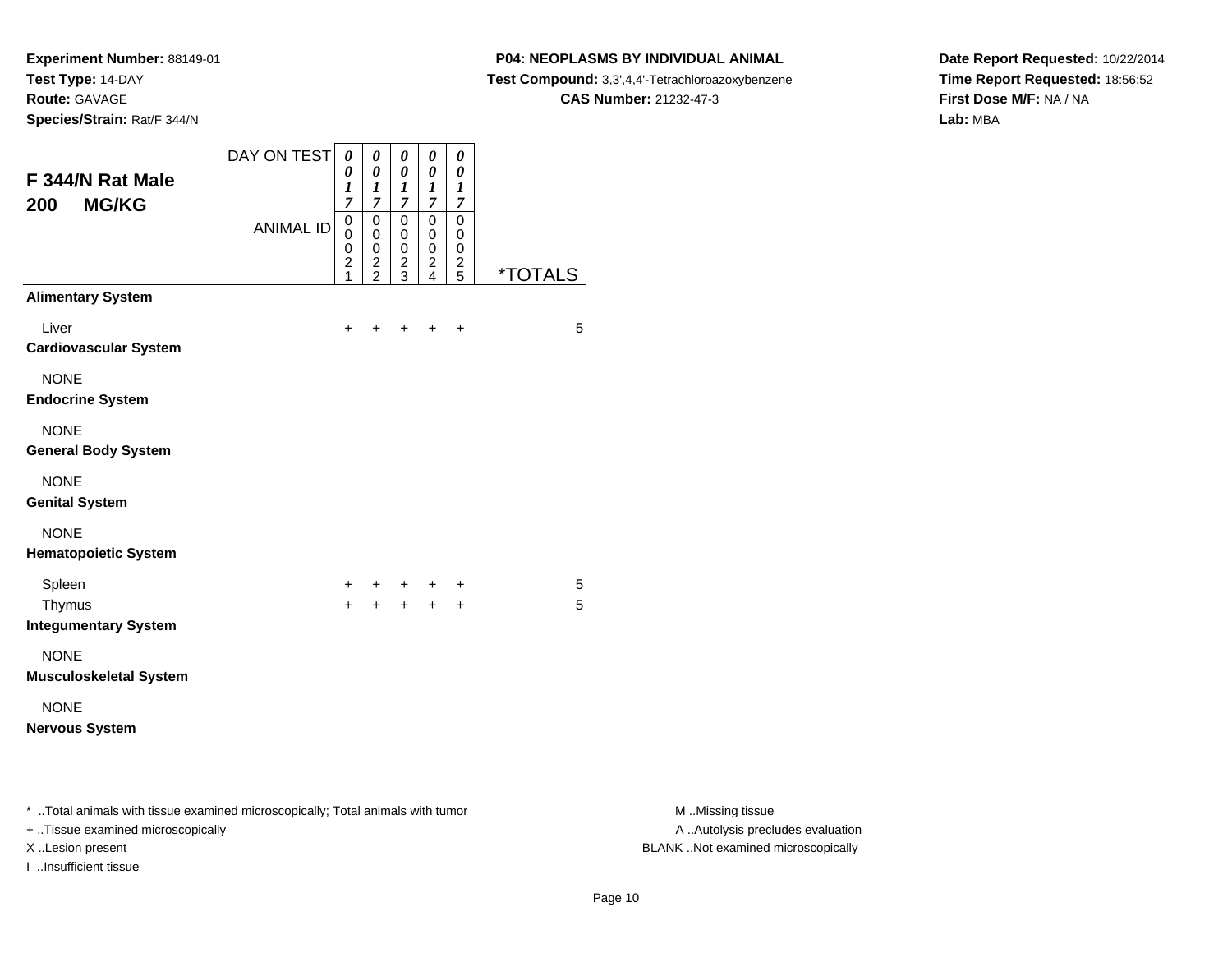### **P04: NEOPLASMS BY INDIVIDUAL ANIMAL**

**Test Compound:** 3,3',4,4'-Tetrachloroazoxybenzene

**CAS Number:** 21232-47-3

**Date Report Requested:** 10/22/2014**Time Report Requested:** 18:56:52**First Dose M/F:** NA / NA**Lab:** MBA

| F 344/N Rat Male<br><b>MG/KG</b><br>200     | DAY ON TEST<br><b>ANIMAL ID</b> | 0<br>0<br>$\boldsymbol{l}$<br>$\overline{7}$<br>0<br>0<br>$\mathbf 0$<br>$\overline{2}$<br>1 | 0<br>0<br>1<br>$\overline{7}$<br>0<br>$\mathbf 0$<br>0<br>$\overline{c}$<br>$\mathfrak{p}$ | 0<br>0<br>1<br>$\overline{7}$<br>0<br>0<br>0<br>$\overline{\mathbf{c}}$<br>3 | 0<br>0<br>1<br>$\overline{7}$<br>0<br>0<br>0<br>2<br>4 | 0<br>0<br>1<br>7<br>$\Omega$<br>$\mathbf 0$<br>0<br>$\overline{\mathbf{c}}$<br>5 | <i><b>*TOTALS</b></i> |
|---------------------------------------------|---------------------------------|----------------------------------------------------------------------------------------------|--------------------------------------------------------------------------------------------|------------------------------------------------------------------------------|--------------------------------------------------------|----------------------------------------------------------------------------------|-----------------------|
| <b>NONE</b><br><b>Respiratory System</b>    |                                 |                                                                                              |                                                                                            |                                                                              |                                                        |                                                                                  |                       |
| <b>NONE</b><br><b>Special Senses System</b> |                                 |                                                                                              |                                                                                            |                                                                              |                                                        |                                                                                  |                       |
| <b>NONE</b><br><b>Urinary System</b>        |                                 |                                                                                              |                                                                                            |                                                                              |                                                        |                                                                                  |                       |
| Kidney<br><b>SYSTEMIC LESIONS</b>           |                                 | $\ddot{}$                                                                                    | +                                                                                          | $\ddot{}$                                                                    | $\ddot{}$                                              | $\ddot{}$                                                                        | 5                     |
| Multiple Organ                              |                                 | ٠                                                                                            |                                                                                            |                                                                              |                                                        | ÷                                                                                | 5                     |

\* ..Total animals with tissue examined microscopically; Total animals with tumor **M** . Missing tissue M ..Missing tissue

+ ..Tissue examined microscopically

I ..Insufficient tissue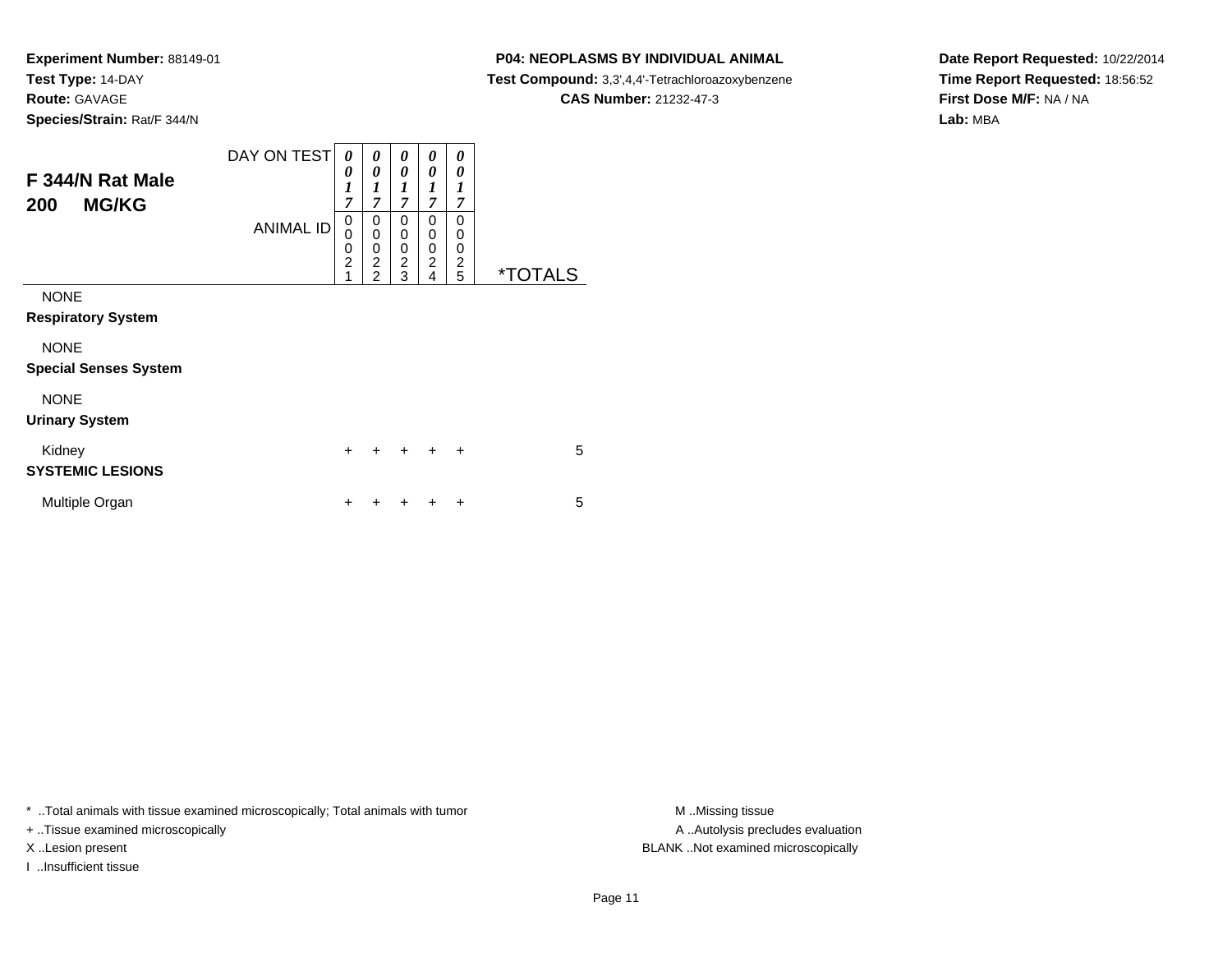**Species/Strain:** Rat/F 344/N

### **P04: NEOPLASMS BY INDIVIDUAL ANIMAL**

**Test Compound:** 3,3',4,4'-Tetrachloroazoxybenzene

**CAS Number:** 21232-47-3

**Date Report Requested:** 10/22/2014**Time Report Requested:** 18:56:52**First Dose M/F:** NA / NA**Lab:** MBA

| F 344/N Rat Male<br><b>MG/KG</b><br>500 | DAY ON TEST<br><b>ANIMAL ID</b> | 0<br>0<br>1<br>$\overline{7}$<br>0<br>$\mathbf 0$<br>0<br>$\overline{c}$<br>6 | 0<br>0<br>1<br>7<br>$\mathbf 0$<br>0<br>$\mathbf 0$<br>$\overline{c}$<br>$\overline{7}$ | 0<br>$\pmb{\theta}$<br>$\boldsymbol{l}$<br>$\overline{7}$<br>0<br>0<br>0<br>$\frac{2}{8}$ | 0<br>$\boldsymbol{\theta}$<br>1<br>$\overline{7}$<br>$\mathbf 0$<br>0<br>$\pmb{0}$<br>$\frac{2}{9}$ | 0<br>0<br>1<br>7<br>$\mathbf 0$<br>0<br>$\mathbf 0$<br>3<br>$\overline{0}$ | <i><b>*TOTALS</b></i> |
|-----------------------------------------|---------------------------------|-------------------------------------------------------------------------------|-----------------------------------------------------------------------------------------|-------------------------------------------------------------------------------------------|-----------------------------------------------------------------------------------------------------|----------------------------------------------------------------------------|-----------------------|
| <b>Alimentary System</b>                |                                 |                                                                               |                                                                                         |                                                                                           |                                                                                                     |                                                                            |                       |
| Liver                                   |                                 | $\ddot{}$                                                                     | ÷                                                                                       | $\ddot{}$                                                                                 | ÷                                                                                                   | $\ddot{}$                                                                  | 5                     |
| Stomach, Forestomach                    |                                 | $+$                                                                           | $+$                                                                                     | $+$                                                                                       | $+$                                                                                                 | $\ddot{}$                                                                  | 5                     |
| Stomach, Glandular                      |                                 | $+$                                                                           | $+$                                                                                     | $+$                                                                                       | $\pm$                                                                                               | $\ddot{}$                                                                  | 5                     |
| <b>Cardiovascular System</b>            |                                 |                                                                               |                                                                                         |                                                                                           |                                                                                                     |                                                                            |                       |
| <b>NONE</b>                             |                                 |                                                                               |                                                                                         |                                                                                           |                                                                                                     |                                                                            |                       |
| <b>Endocrine System</b>                 |                                 |                                                                               |                                                                                         |                                                                                           |                                                                                                     |                                                                            |                       |
| <b>NONE</b>                             |                                 |                                                                               |                                                                                         |                                                                                           |                                                                                                     |                                                                            |                       |
| <b>General Body System</b>              |                                 |                                                                               |                                                                                         |                                                                                           |                                                                                                     |                                                                            |                       |
| <b>NONE</b>                             |                                 |                                                                               |                                                                                         |                                                                                           |                                                                                                     |                                                                            |                       |
| <b>Genital System</b>                   |                                 |                                                                               |                                                                                         |                                                                                           |                                                                                                     |                                                                            |                       |
| <b>NONE</b>                             |                                 |                                                                               |                                                                                         |                                                                                           |                                                                                                     |                                                                            |                       |
| <b>Hematopoietic System</b>             |                                 |                                                                               |                                                                                         |                                                                                           |                                                                                                     |                                                                            |                       |
| Lymph Node, Mesenteric                  |                                 | +                                                                             | ÷                                                                                       | +                                                                                         | +                                                                                                   | ÷                                                                          | 5                     |
| Spleen                                  |                                 | $+$                                                                           | $+$                                                                                     | $+$                                                                                       | $+$                                                                                                 | $\ddot{}$                                                                  | 5                     |
| Thymus                                  |                                 | $\ddot{}$                                                                     | $\ddot{}$                                                                               | $\ddot{}$                                                                                 | $\ddot{}$                                                                                           | $\ddot{}$                                                                  | 5                     |
| <b>Integumentary System</b>             |                                 |                                                                               |                                                                                         |                                                                                           |                                                                                                     |                                                                            |                       |

NONE

\* ..Total animals with tissue examined microscopically; Total animals with tumor **M** . Missing tissue M ..Missing tissue

+ ..Tissue examined microscopically

I ..Insufficient tissue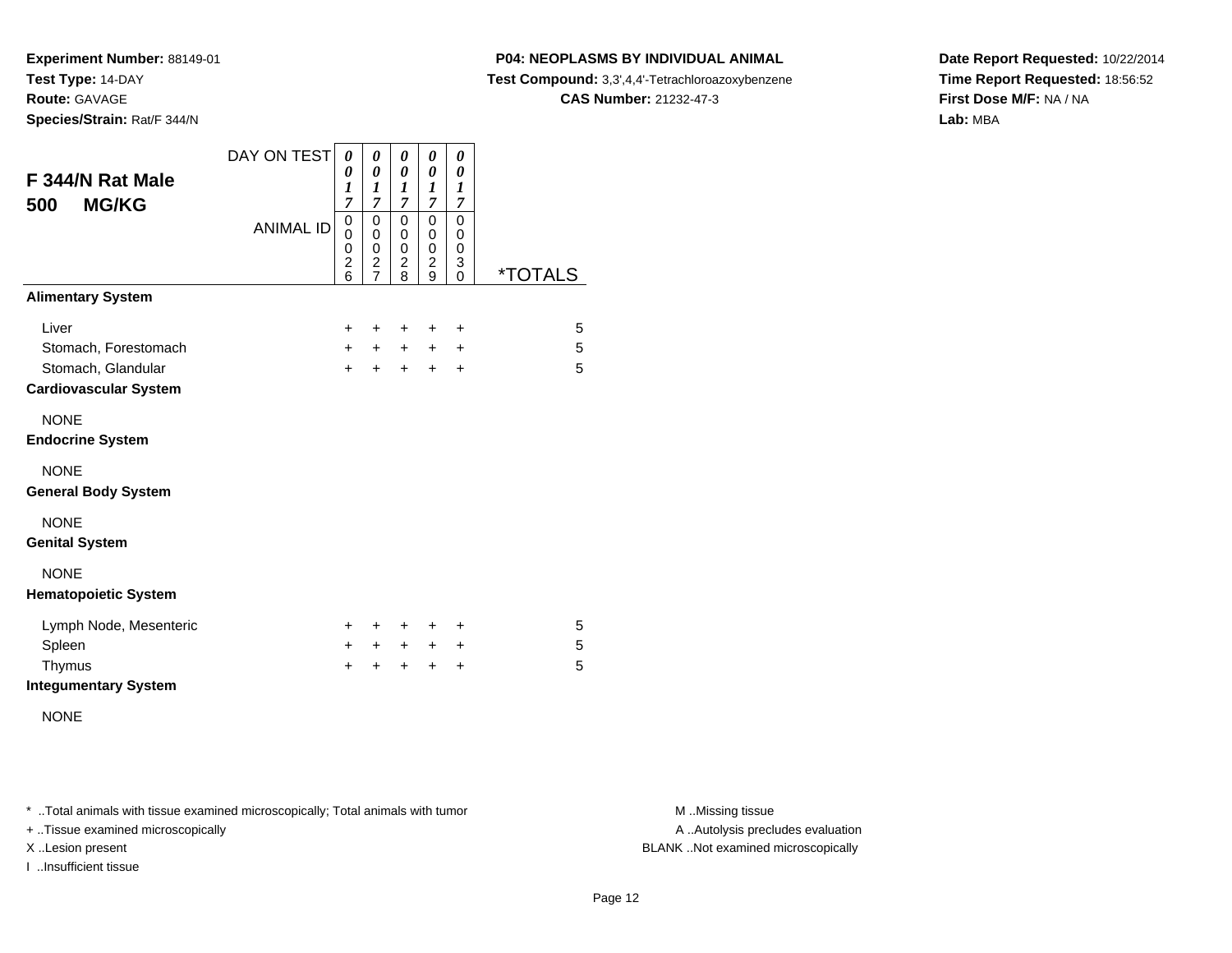### **P04: NEOPLASMS BY INDIVIDUAL ANIMAL**

**Test Compound:** 3,3',4,4'-Tetrachloroazoxybenzene

**CAS Number:** 21232-47-3

**Date Report Requested:** 10/22/2014**Time Report Requested:** 18:56:52**First Dose M/F:** NA / NA**Lab:** MBA

| F 344/N Rat Male<br><b>MG/KG</b><br>500     | DAY ON TEST<br><b>ANIMAL ID</b> | 0<br>0<br>$\boldsymbol{l}$<br>$\overline{7}$<br>0<br>$\mathbf 0$<br>$\begin{array}{c} 0 \\ 2 \\ 6 \end{array}$ | 0<br>0<br>1<br>$\overline{7}$<br>0<br>$\pmb{0}$<br>0<br>$\frac{2}{7}$ | 0<br>$\boldsymbol{\theta}$<br>$\boldsymbol{l}$<br>7<br>0<br>0<br>$\begin{array}{c} 0 \\ 2 \\ 8 \end{array}$ | 0<br>0<br>1<br>$\overline{7}$<br>0<br>0<br>0<br>$\frac{2}{9}$ | 0<br>0<br>1<br>$\overline{7}$<br>0<br>$\boldsymbol{0}$<br>$\boldsymbol{0}$<br>$\begin{smallmatrix} 3 \ 0 \end{smallmatrix}$ | <i><b>*TOTALS</b></i>        |
|---------------------------------------------|---------------------------------|----------------------------------------------------------------------------------------------------------------|-----------------------------------------------------------------------|-------------------------------------------------------------------------------------------------------------|---------------------------------------------------------------|-----------------------------------------------------------------------------------------------------------------------------|------------------------------|
| <b>Musculoskeletal System</b>               |                                 |                                                                                                                |                                                                       |                                                                                                             |                                                               |                                                                                                                             |                              |
| <b>NONE</b><br>Nervous System               |                                 |                                                                                                                |                                                                       |                                                                                                             |                                                               |                                                                                                                             |                              |
| <b>NONE</b><br><b>Respiratory System</b>    |                                 |                                                                                                                |                                                                       |                                                                                                             |                                                               |                                                                                                                             |                              |
| <b>NONE</b><br><b>Special Senses System</b> |                                 |                                                                                                                |                                                                       |                                                                                                             |                                                               |                                                                                                                             |                              |
| <b>NONE</b><br><b>Urinary System</b>        |                                 |                                                                                                                |                                                                       |                                                                                                             |                                                               |                                                                                                                             |                              |
| Kidney<br><b>SYSTEMIC LESIONS</b>           |                                 | $\ddot{}$                                                                                                      |                                                                       |                                                                                                             | $\ddot{}$                                                     | $\ddot{}$                                                                                                                   | 5                            |
| Multiple Organ                              |                                 | $\ddot{}$                                                                                                      |                                                                       |                                                                                                             |                                                               | $\ddot{}$                                                                                                                   | 5<br>*** END OF MALE DATA*** |

\* ..Total animals with tissue examined microscopically; Total animals with tumor **M** . Missing tissue M ..Missing tissue

+ ..Tissue examined microscopically

I ..Insufficient tissue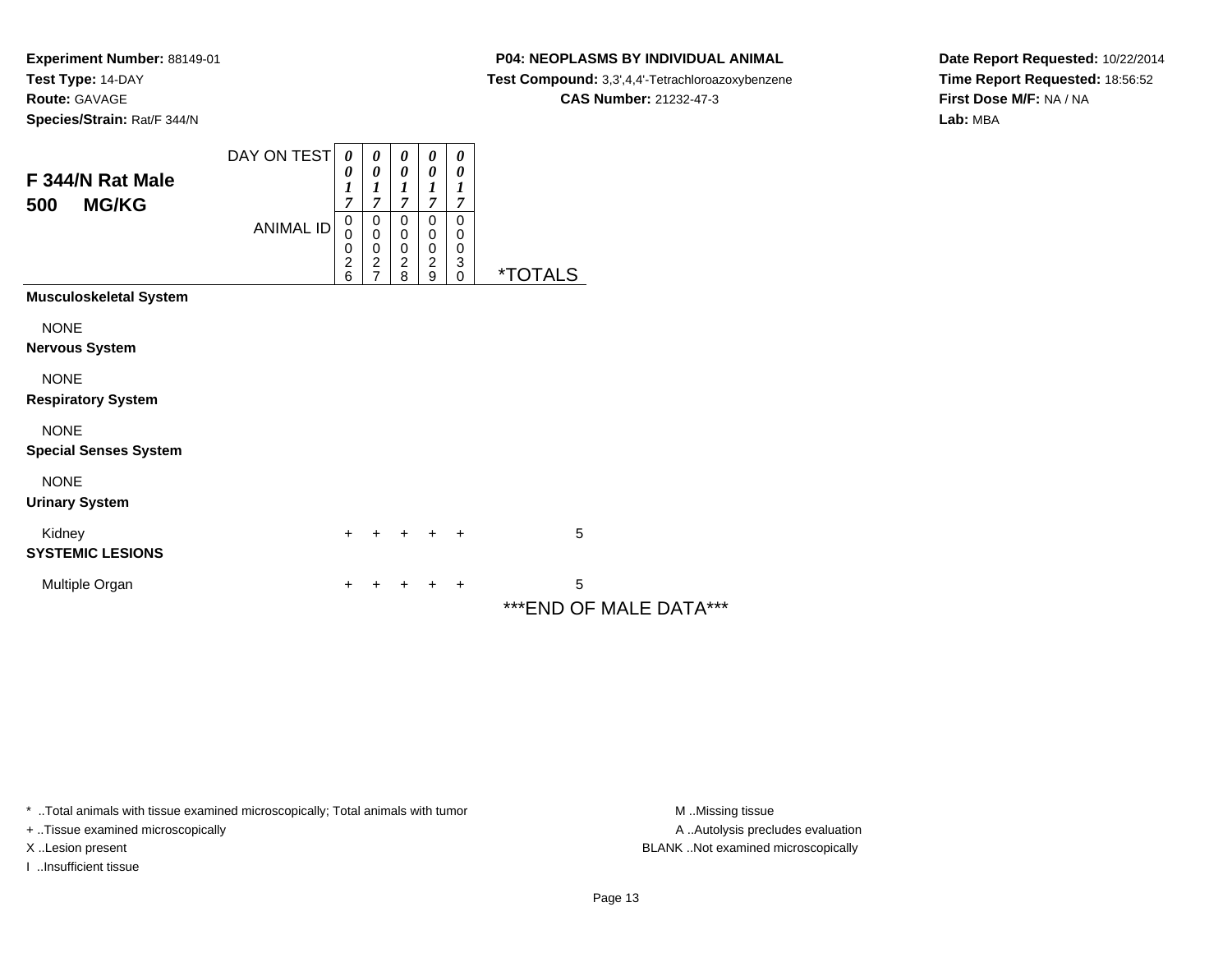**Experiment Number:** 88149-01**Test Type:** 14-DAY

**Route:** GAVAGE

**Species/Strain:** Rat/F 344/N

# **P04: NEOPLASMS BY INDIVIDUAL ANIMAL**

**Test Compound:** 3,3',4,4'-Tetrachloroazoxybenzene

**CAS Number:** 21232-47-3

**Date Report Requested:** 10/22/2014**Time Report Requested:** 18:56:52**First Dose M/F:** NA / NA**Lab:** MBA

| F 344/N Rat Female<br>0 MG/KG | DAY ON TEST      | 0<br>0<br>$\boldsymbol{l}$<br>7<br>0 | 0<br>$\boldsymbol{\theta}$<br>1<br>7<br>0 | 0<br>0<br>1<br>7<br>$\mathbf 0$ | 0<br>0<br>$\boldsymbol{l}$<br>$\overline{7}$<br>$\mathbf 0$ | 0<br>0<br>$\boldsymbol{l}$<br>7<br>$\mathbf 0$ |                       |
|-------------------------------|------------------|--------------------------------------|-------------------------------------------|---------------------------------|-------------------------------------------------------------|------------------------------------------------|-----------------------|
|                               | <b>ANIMAL ID</b> | $\mathbf 0$<br>0<br>3<br>1           | 0<br>0<br>$\frac{3}{2}$                   | 0<br>0<br>$\frac{3}{3}$         | 0<br>0<br>3<br>4                                            | 0<br>$\pmb{0}$<br>$\frac{3}{5}$                | <i><b>*TOTALS</b></i> |
| <b>Alimentary System</b>      |                  |                                      |                                           |                                 |                                                             |                                                |                       |
| Liver                         |                  | $\ddot{}$                            | ÷                                         | +                               | ٠                                                           | +                                              | 5                     |
| Stomach, Forestomach          |                  | $+$                                  | $\ddot{}$                                 | $+$                             | $+$                                                         | $\ddot{}$                                      | 5                     |
| Stomach, Glandular            |                  | $+$                                  | $+$                                       | $+$                             | $+$                                                         | $\ddot{}$                                      | 5                     |
| <b>Cardiovascular System</b>  |                  |                                      |                                           |                                 |                                                             |                                                |                       |
| <b>NONE</b>                   |                  |                                      |                                           |                                 |                                                             |                                                |                       |
| <b>Endocrine System</b>       |                  |                                      |                                           |                                 |                                                             |                                                |                       |
| <b>NONE</b>                   |                  |                                      |                                           |                                 |                                                             |                                                |                       |
| <b>General Body System</b>    |                  |                                      |                                           |                                 |                                                             |                                                |                       |
| <b>NONE</b>                   |                  |                                      |                                           |                                 |                                                             |                                                |                       |
| <b>Genital System</b>         |                  |                                      |                                           |                                 |                                                             |                                                |                       |
| <b>NONE</b>                   |                  |                                      |                                           |                                 |                                                             |                                                |                       |
| <b>Hematopoietic System</b>   |                  |                                      |                                           |                                 |                                                             |                                                |                       |
| Lymph Node, Mesenteric        |                  | $\pm$                                | ÷                                         | $\pm$                           | ÷                                                           | ÷                                              | 5                     |
| Spleen                        |                  | $\pm$                                | $\ddot{}$                                 | $+$                             | $+$                                                         | $\ddot{}$                                      | 5                     |
| Thymus                        |                  | +                                    | +                                         | $\ddot{}$                       | +                                                           | $\ddot{}$                                      | 5                     |
| <b>Integumentary System</b>   |                  |                                      |                                           |                                 |                                                             |                                                |                       |

NONE

\* ..Total animals with tissue examined microscopically; Total animals with tumor **M** . Missing tissue M ..Missing tissue

+ ..Tissue examined microscopically

I ..Insufficient tissue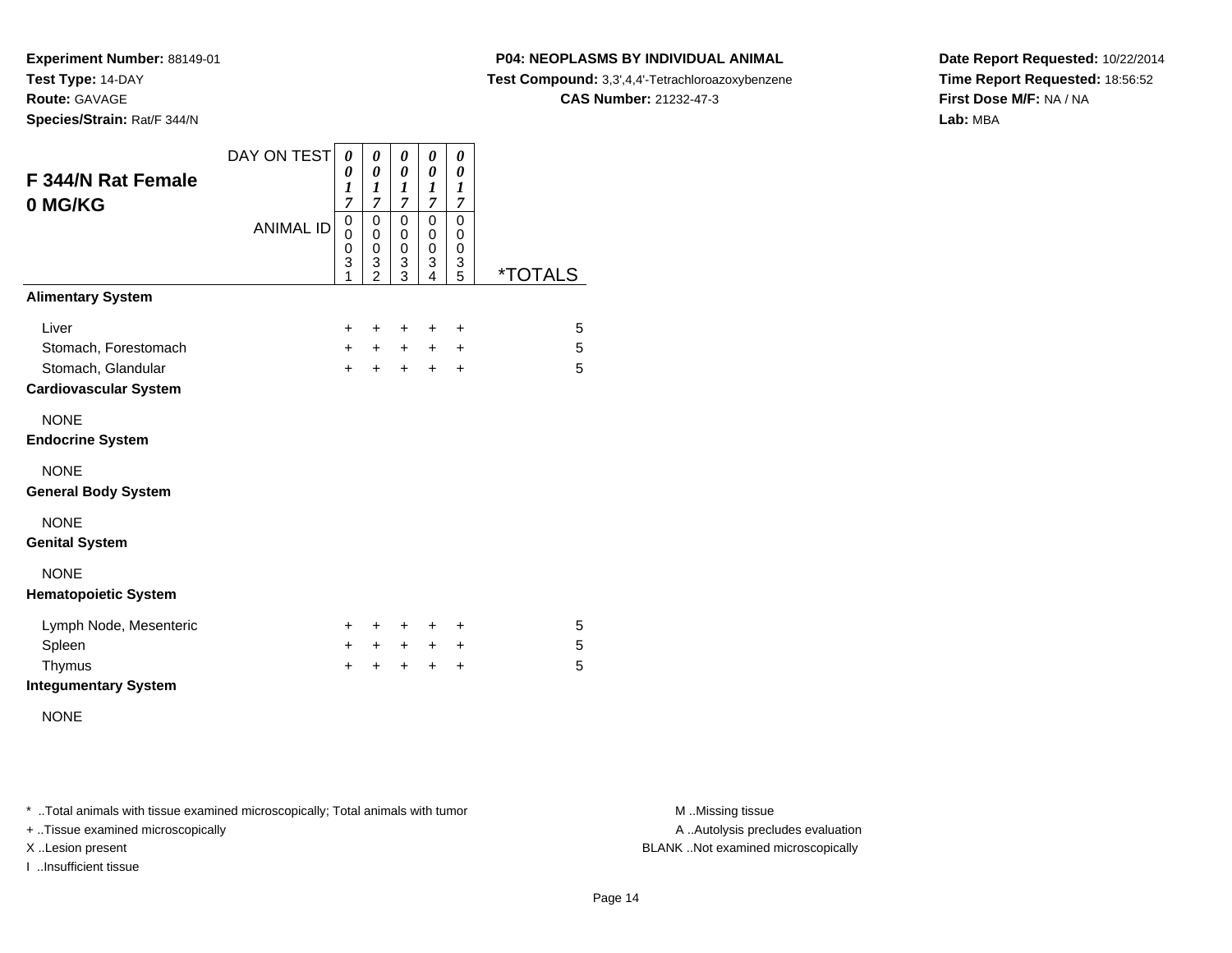**Species/Strain:** Rat/F 344/N

### **P04: NEOPLASMS BY INDIVIDUAL ANIMAL**

**Test Compound:** 3,3',4,4'-Tetrachloroazoxybenzene

**CAS Number:** 21232-47-3

**Date Report Requested:** 10/22/2014**Time Report Requested:** 18:56:52**First Dose M/F:** NA / NA**Lab:** MBA

| F 344/N Rat Female<br>0 MG/KG               | DAY ON TEST<br><b>ANIMAL ID</b> | 0<br>0<br>$\boldsymbol{l}$<br>7<br>$\mathbf 0$<br>0<br>0<br>$\overline{3}$<br>1 | 0<br>$\boldsymbol{\theta}$<br>$\boldsymbol{l}$<br>$\overline{7}$<br>0<br>$\pmb{0}$<br>$\begin{array}{c} 0 \\ 3 \\ 2 \end{array}$ | 0<br>0<br>1<br>$\overline{7}$<br>0<br>$\boldsymbol{0}$<br>$\pmb{0}$<br>$\frac{3}{3}$ | 0<br>0<br>1<br>$\overline{7}$<br>0<br>$\boldsymbol{0}$<br>$\frac{0}{3}$ | 0<br>0<br>1<br>$\overline{7}$<br>0<br>$\mathbf 0$<br>$\pmb{0}$<br>$\frac{3}{5}$ | <i><b>*TOTALS</b></i> |
|---------------------------------------------|---------------------------------|---------------------------------------------------------------------------------|----------------------------------------------------------------------------------------------------------------------------------|--------------------------------------------------------------------------------------|-------------------------------------------------------------------------|---------------------------------------------------------------------------------|-----------------------|
| Musculoskeletal System                      |                                 |                                                                                 |                                                                                                                                  |                                                                                      |                                                                         |                                                                                 |                       |
| <b>NONE</b><br>Nervous System               |                                 |                                                                                 |                                                                                                                                  |                                                                                      |                                                                         |                                                                                 |                       |
| <b>NONE</b><br><b>Respiratory System</b>    |                                 |                                                                                 |                                                                                                                                  |                                                                                      |                                                                         |                                                                                 |                       |
| <b>NONE</b><br><b>Special Senses System</b> |                                 |                                                                                 |                                                                                                                                  |                                                                                      |                                                                         |                                                                                 |                       |
| <b>NONE</b><br><b>Urinary System</b>        |                                 |                                                                                 |                                                                                                                                  |                                                                                      |                                                                         |                                                                                 |                       |
| Kidney<br><b>SYSTEMIC LESIONS</b>           |                                 | $\ddot{}$                                                                       |                                                                                                                                  |                                                                                      |                                                                         | $\ddot{}$                                                                       | 5                     |
| Multiple Organ                              |                                 | $\ddot{}$                                                                       |                                                                                                                                  |                                                                                      |                                                                         | $\ddot{}$                                                                       | 5                     |

\* ..Total animals with tissue examined microscopically; Total animals with tumor **M** . Missing tissue M ..Missing tissue

+ ..Tissue examined microscopically

I ..Insufficient tissue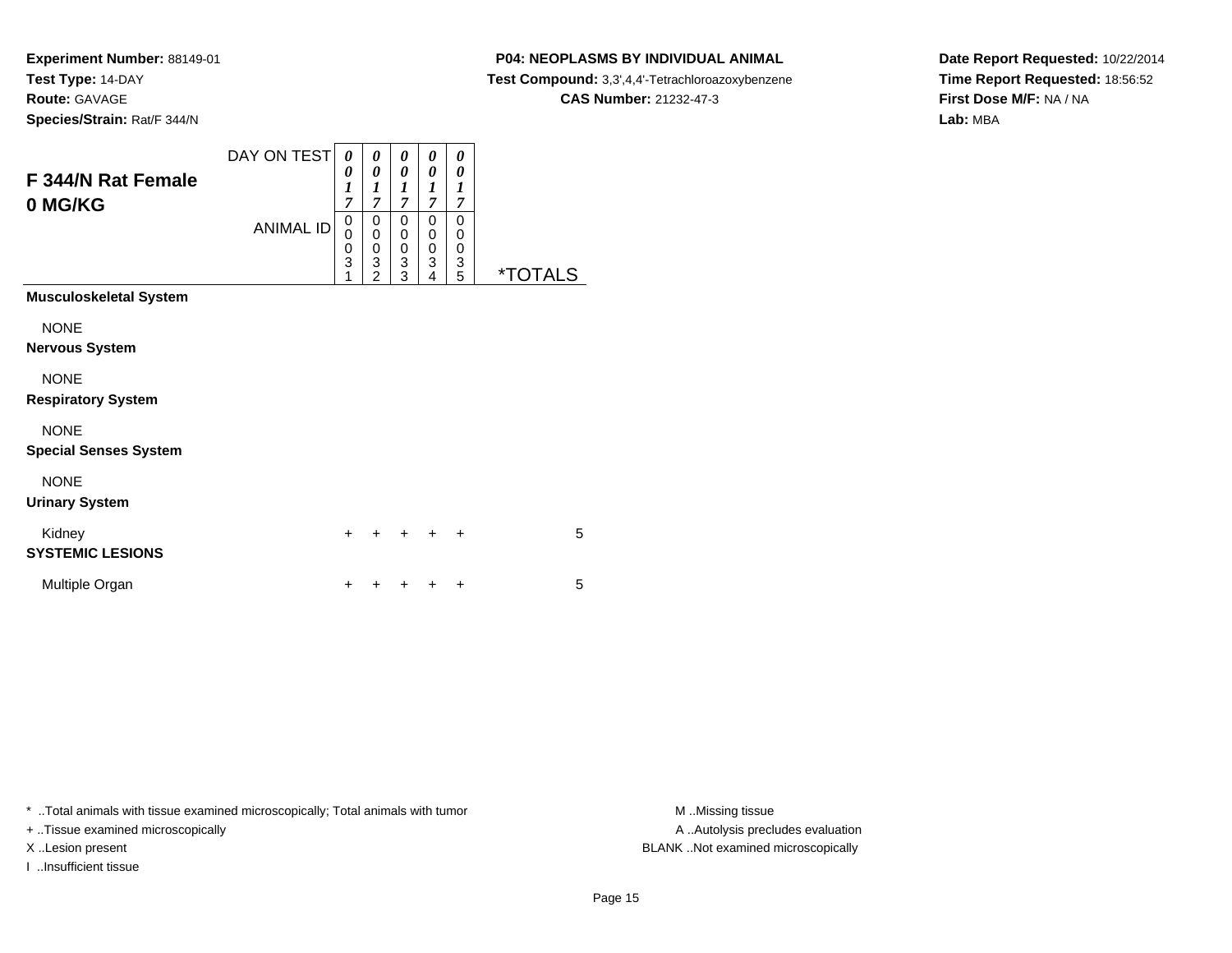**Species/Strain:** Rat/F 344/N

### **P04: NEOPLASMS BY INDIVIDUAL ANIMAL**

**Test Compound:** 3,3',4,4'-Tetrachloroazoxybenzene

**CAS Number:** 21232-47-3

**Date Report Requested:** 10/22/2014**Time Report Requested:** 18:56:52**First Dose M/F:** NA / NA**Lab:** MBA

| F 344/N Rat Female<br><b>MG/KG</b><br>12.5                                                                           | DAY ON TEST<br><b>ANIMAL ID</b> | $\boldsymbol{\theta}$<br>0<br>$\boldsymbol{l}$<br>$\overline{7}$<br>$\mathbf 0$<br>0<br>$\mathbf 0$<br>3<br>6 | 0<br>$\boldsymbol{\theta}$<br>$\boldsymbol{l}$<br>$\overline{7}$<br>$\mathbf 0$<br>$\pmb{0}$<br>$\overline{0}$<br>$\frac{3}{7}$ | 0<br>$\boldsymbol{\theta}$<br>$\boldsymbol{l}$<br>$\overline{7}$<br>$\pmb{0}$<br>0<br>$\mathbf 0$<br>3<br>8 | $\pmb{\theta}$<br>$\pmb{\theta}$<br>$\frac{1}{7}$<br>$\overline{0}$<br>0<br>$\overline{0}$<br>3<br>$\overline{9}$ | $\boldsymbol{\theta}$<br>$\pmb{\theta}$<br>$\boldsymbol{l}$<br>$\overline{7}$<br>$\mathsf 0$<br>0<br>$\pmb{0}$<br>$\overline{4}$<br>$\pmb{0}$ | <i><b>*TOTALS</b></i> |                                                       |
|----------------------------------------------------------------------------------------------------------------------|---------------------------------|---------------------------------------------------------------------------------------------------------------|---------------------------------------------------------------------------------------------------------------------------------|-------------------------------------------------------------------------------------------------------------|-------------------------------------------------------------------------------------------------------------------|-----------------------------------------------------------------------------------------------------------------------------------------------|-----------------------|-------------------------------------------------------|
| <b>Alimentary System</b>                                                                                             |                                 |                                                                                                               |                                                                                                                                 |                                                                                                             |                                                                                                                   |                                                                                                                                               |                       |                                                       |
| Liver<br><b>Cardiovascular System</b>                                                                                |                                 | $\ddot{}$                                                                                                     | $\ddot{}$                                                                                                                       | $+$                                                                                                         | $+$                                                                                                               | $\ddot{}$                                                                                                                                     | 5                     |                                                       |
| <b>NONE</b><br><b>Endocrine System</b>                                                                               |                                 |                                                                                                               |                                                                                                                                 |                                                                                                             |                                                                                                                   |                                                                                                                                               |                       |                                                       |
| <b>NONE</b><br><b>General Body System</b>                                                                            |                                 |                                                                                                               |                                                                                                                                 |                                                                                                             |                                                                                                                   |                                                                                                                                               |                       |                                                       |
| <b>NONE</b><br><b>Genital System</b>                                                                                 |                                 |                                                                                                               |                                                                                                                                 |                                                                                                             |                                                                                                                   |                                                                                                                                               |                       |                                                       |
| <b>NONE</b><br><b>Hematopoietic System</b>                                                                           |                                 |                                                                                                               |                                                                                                                                 |                                                                                                             |                                                                                                                   |                                                                                                                                               |                       |                                                       |
| Spleen<br>Thymus<br><b>Integumentary System</b>                                                                      |                                 | $\ddot{}$                                                                                                     |                                                                                                                                 | $+$                                                                                                         | $+$<br>$+$                                                                                                        | +<br>$\ddot{}$                                                                                                                                | 5<br>5                |                                                       |
| <b>NONE</b><br><b>Musculoskeletal System</b>                                                                         |                                 |                                                                                                               |                                                                                                                                 |                                                                                                             |                                                                                                                   |                                                                                                                                               |                       |                                                       |
| <b>NONE</b><br><b>Nervous System</b>                                                                                 |                                 |                                                                                                               |                                                                                                                                 |                                                                                                             |                                                                                                                   |                                                                                                                                               |                       |                                                       |
| *  Total animals with tissue examined microscopically; Total animals with tumor<br>+ Tissue examined microscopically |                                 |                                                                                                               |                                                                                                                                 |                                                                                                             |                                                                                                                   |                                                                                                                                               |                       | M Missing tissue<br>A  Autolysis precludes evaluation |

I ..Insufficient tissue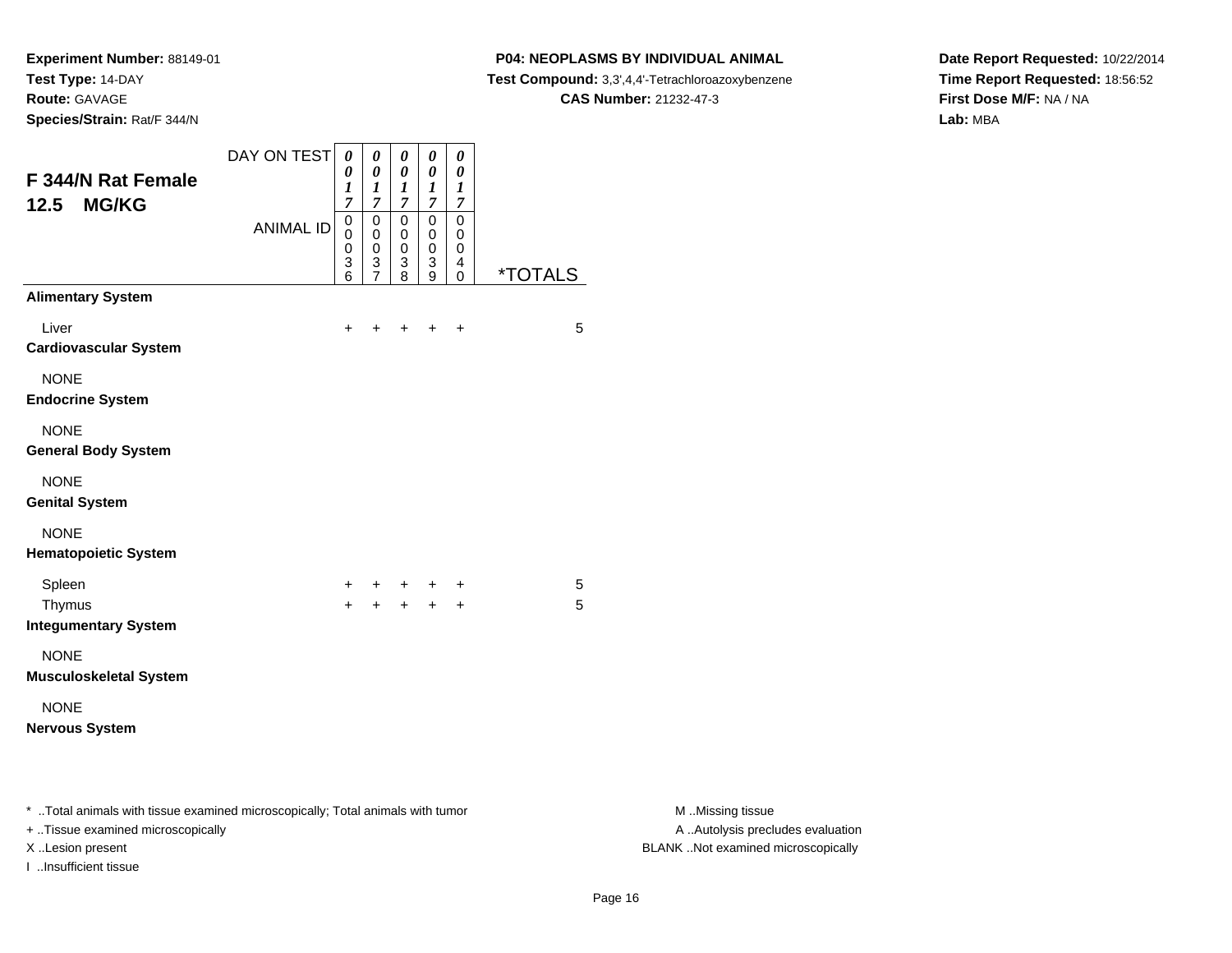### **P04: NEOPLASMS BY INDIVIDUAL ANIMAL**

**Test Compound:** 3,3',4,4'-Tetrachloroazoxybenzene

**CAS Number:** 21232-47-3

**Date Report Requested:** 10/22/2014**Time Report Requested:** 18:56:52**First Dose M/F:** NA / NA**Lab:** MBA

| F 344/N Rat Female<br><b>MG/KG</b><br>12.5                           | DAY ON TEST<br><b>ANIMAL ID</b> | 0<br>0<br>1<br>7<br>0<br>0<br>0<br>3<br>6 | 0<br>0<br>1<br>$\overline{7}$<br>0<br>$\mathbf 0$<br>$\pmb{0}$<br>$\overline{3}$<br>7 | 0<br>0<br>1<br>$\overline{\tau}$<br>0<br>0<br>0<br>3<br>8 | 0<br>0<br>1<br>7<br>0<br>0<br>0<br>3<br>9 | 0<br>0<br>1<br>7<br>0<br>0<br>0<br>4<br>0 | <i><b>*TOTALS</b></i> |
|----------------------------------------------------------------------|---------------------------------|-------------------------------------------|---------------------------------------------------------------------------------------|-----------------------------------------------------------|-------------------------------------------|-------------------------------------------|-----------------------|
| <b>NONE</b><br><b>Respiratory System</b><br><b>NONE</b>              |                                 |                                           |                                                                                       |                                                           |                                           |                                           |                       |
| <b>Special Senses System</b><br><b>NONE</b><br><b>Urinary System</b> |                                 |                                           |                                                                                       |                                                           |                                           |                                           |                       |
| Kidney<br><b>SYSTEMIC LESIONS</b>                                    |                                 | $\ddot{}$                                 |                                                                                       | $\ddot{}$                                                 | $\ddot{}$                                 | ÷                                         | 5                     |
| Multiple Organ                                                       |                                 | ÷                                         |                                                                                       |                                                           | ÷                                         | ÷                                         | 5                     |

\* ..Total animals with tissue examined microscopically; Total animals with tumor **M** . Missing tissue M ..Missing tissue

+ ..Tissue examined microscopically

I ..Insufficient tissue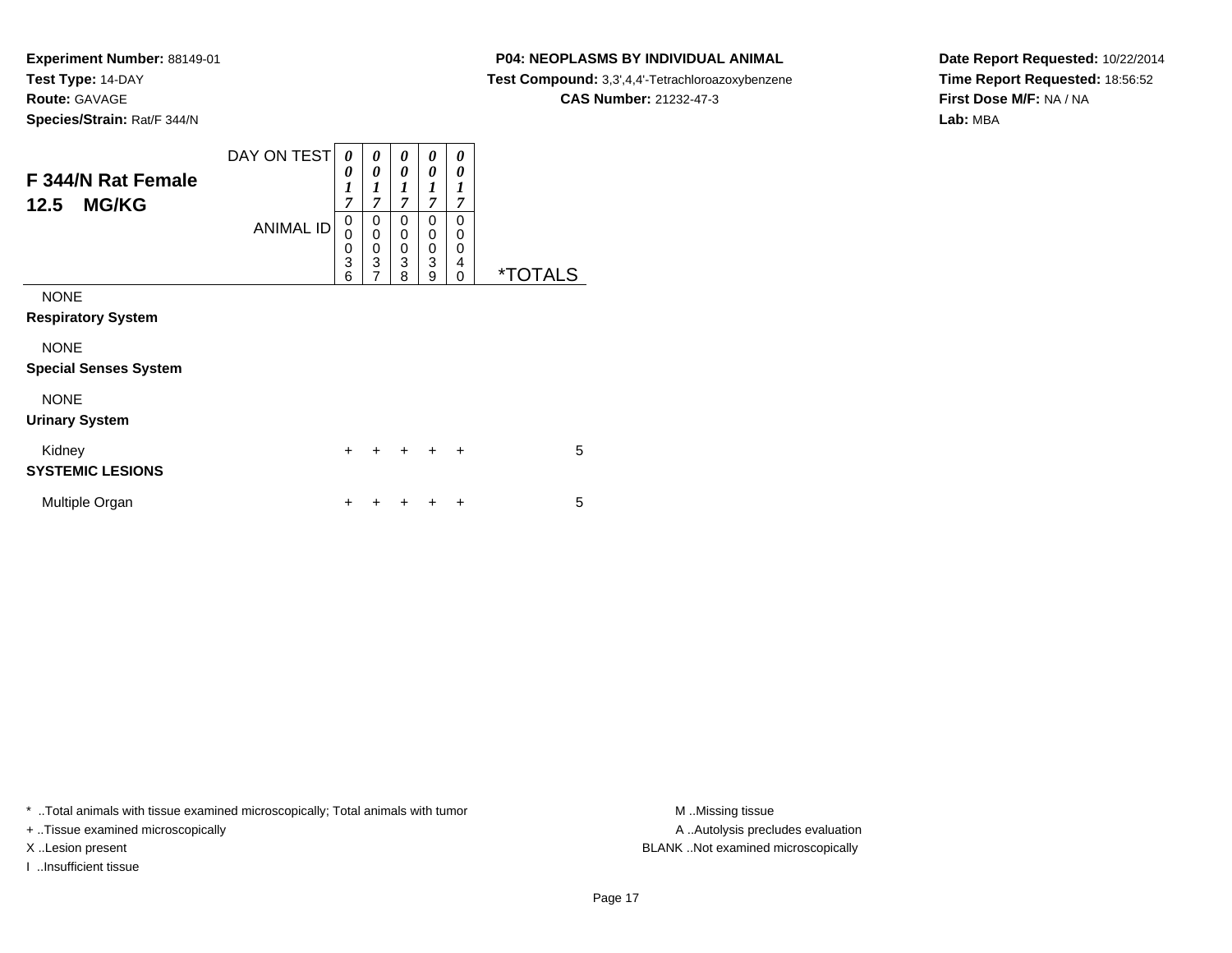**Species/Strain:** Rat/F 344/N

### **P04: NEOPLASMS BY INDIVIDUAL ANIMAL**

**Test Compound:** 3,3',4,4'-Tetrachloroazoxybenzene

**CAS Number:** 21232-47-3

**Date Report Requested:** 10/22/2014**Time Report Requested:** 18:56:52**First Dose M/F:** NA / NA**Lab:** MBA

| F 344/N Rat Female<br>32 MG/KG                                                                                       | DAY ON TEST<br><b>ANIMAL ID</b> | $\boldsymbol{\theta}$<br>0<br>1<br>7<br>$\pmb{0}$<br>0<br>0<br>4<br>1 | $\pmb{\theta}$<br>$\boldsymbol{\theta}$<br>$\boldsymbol{l}$<br>$\boldsymbol{7}$<br>$\mathbf 0$<br>0<br>$\pmb{0}$<br>$\overline{\mathbf{4}}$<br>$\overline{2}$ | 0<br>$\boldsymbol{\theta}$<br>$\boldsymbol{l}$<br>$\boldsymbol{7}$<br>0<br>0<br>0<br>4<br>3 | $\pmb{\theta}$<br>$\pmb{\theta}$<br>1<br>$\boldsymbol{7}$<br>$\mathbf 0$<br>0<br>$\pmb{0}$<br>4<br>$\overline{4}$ | $\boldsymbol{\theta}$<br>$\pmb{\theta}$<br>$\boldsymbol{l}$<br>$\boldsymbol{7}$<br>$\mathsf 0$<br>0<br>$\pmb{0}$<br>$\overline{4}$<br>5 | <i><b>*TOTALS</b></i> |                                                       |
|----------------------------------------------------------------------------------------------------------------------|---------------------------------|-----------------------------------------------------------------------|---------------------------------------------------------------------------------------------------------------------------------------------------------------|---------------------------------------------------------------------------------------------|-------------------------------------------------------------------------------------------------------------------|-----------------------------------------------------------------------------------------------------------------------------------------|-----------------------|-------------------------------------------------------|
| <b>Alimentary System</b>                                                                                             |                                 |                                                                       |                                                                                                                                                               |                                                                                             |                                                                                                                   |                                                                                                                                         |                       |                                                       |
| Liver<br><b>Cardiovascular System</b>                                                                                |                                 | $\ddot{}$                                                             | $\ddot{}$                                                                                                                                                     |                                                                                             | $+$ $+$                                                                                                           | $\ddot{}$                                                                                                                               | 5                     |                                                       |
| <b>NONE</b><br><b>Endocrine System</b>                                                                               |                                 |                                                                       |                                                                                                                                                               |                                                                                             |                                                                                                                   |                                                                                                                                         |                       |                                                       |
| <b>NONE</b><br><b>General Body System</b>                                                                            |                                 |                                                                       |                                                                                                                                                               |                                                                                             |                                                                                                                   |                                                                                                                                         |                       |                                                       |
| <b>NONE</b><br><b>Genital System</b>                                                                                 |                                 |                                                                       |                                                                                                                                                               |                                                                                             |                                                                                                                   |                                                                                                                                         |                       |                                                       |
| <b>NONE</b><br><b>Hematopoietic System</b>                                                                           |                                 |                                                                       |                                                                                                                                                               |                                                                                             |                                                                                                                   |                                                                                                                                         |                       |                                                       |
| Spleen<br>Thymus<br><b>Integumentary System</b>                                                                      |                                 |                                                                       |                                                                                                                                                               |                                                                                             | $+$ $+$                                                                                                           | +                                                                                                                                       | 5<br>5                |                                                       |
| <b>NONE</b><br><b>Musculoskeletal System</b>                                                                         |                                 |                                                                       |                                                                                                                                                               |                                                                                             |                                                                                                                   |                                                                                                                                         |                       |                                                       |
| <b>NONE</b><br><b>Nervous System</b>                                                                                 |                                 |                                                                       |                                                                                                                                                               |                                                                                             |                                                                                                                   |                                                                                                                                         |                       |                                                       |
| *  Total animals with tissue examined microscopically; Total animals with tumor<br>+ Tissue examined microscopically |                                 |                                                                       |                                                                                                                                                               |                                                                                             |                                                                                                                   |                                                                                                                                         |                       | M Missing tissue<br>A  Autolysis precludes evaluation |

I ..Insufficient tissue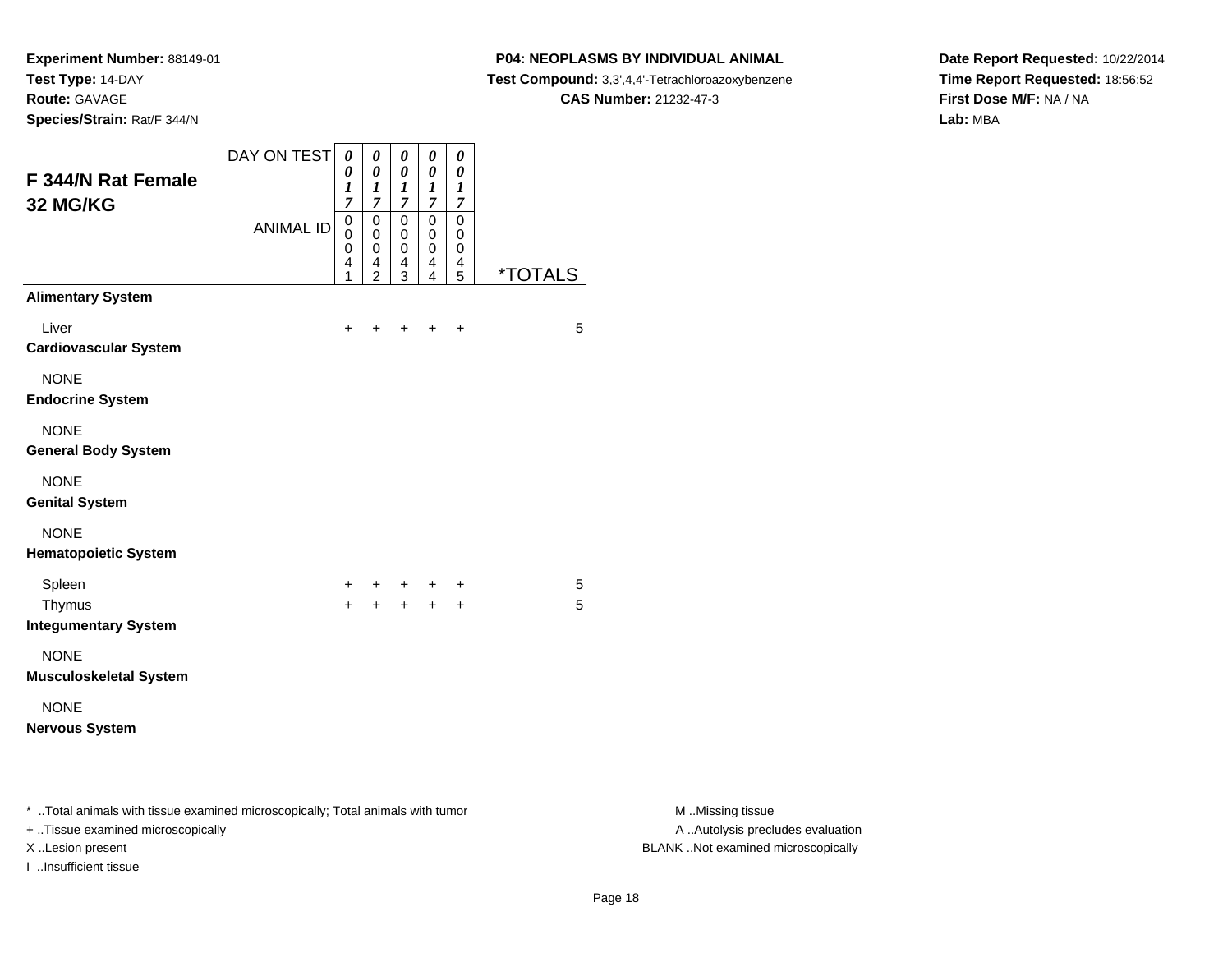### **P04: NEOPLASMS BY INDIVIDUAL ANIMAL**

**Test Compound:** 3,3',4,4'-Tetrachloroazoxybenzene

**CAS Number:** 21232-47-3

**Date Report Requested:** 10/22/2014**Time Report Requested:** 18:56:52**First Dose M/F:** NA / NA**Lab:** MBA

| F 344/N Rat Female<br>32 MG/KG           | DAY ON TEST      | 0<br>0<br>$\boldsymbol{l}$<br>$\overline{7}$ | 0<br>0<br>1<br>7                   | 0<br>0<br>1<br>7      | 0<br>0<br>1<br>7      | 0<br>0<br>1<br>7                       |                       |
|------------------------------------------|------------------|----------------------------------------------|------------------------------------|-----------------------|-----------------------|----------------------------------------|-----------------------|
|                                          | <b>ANIMAL ID</b> | 0<br>0<br>0<br>$\overline{4}$<br>4           | 0<br>0<br>0<br>4<br>$\overline{2}$ | 0<br>0<br>0<br>4<br>3 | 0<br>0<br>0<br>4<br>4 | $\Omega$<br>0<br>$\mathbf 0$<br>4<br>5 | <i><b>*TOTALS</b></i> |
| <b>NONE</b><br><b>Respiratory System</b> |                  |                                              |                                    |                       |                       |                                        |                       |
| <b>NONE</b>                              |                  |                                              |                                    |                       |                       |                                        |                       |
| <b>Special Senses System</b>             |                  |                                              |                                    |                       |                       |                                        |                       |
| <b>NONE</b><br><b>Urinary System</b>     |                  |                                              |                                    |                       |                       |                                        |                       |
| Kidney<br><b>SYSTEMIC LESIONS</b>        |                  | $\ddot{}$                                    | +                                  | $\div$                | $\ddot{}$             | $\ddot{}$                              | 5                     |
| Multiple Organ                           |                  | +                                            |                                    |                       |                       | ÷                                      | 5                     |

\* ..Total animals with tissue examined microscopically; Total animals with tumor **M** . Missing tissue M ..Missing tissue

+ ..Tissue examined microscopically

I ..Insufficient tissue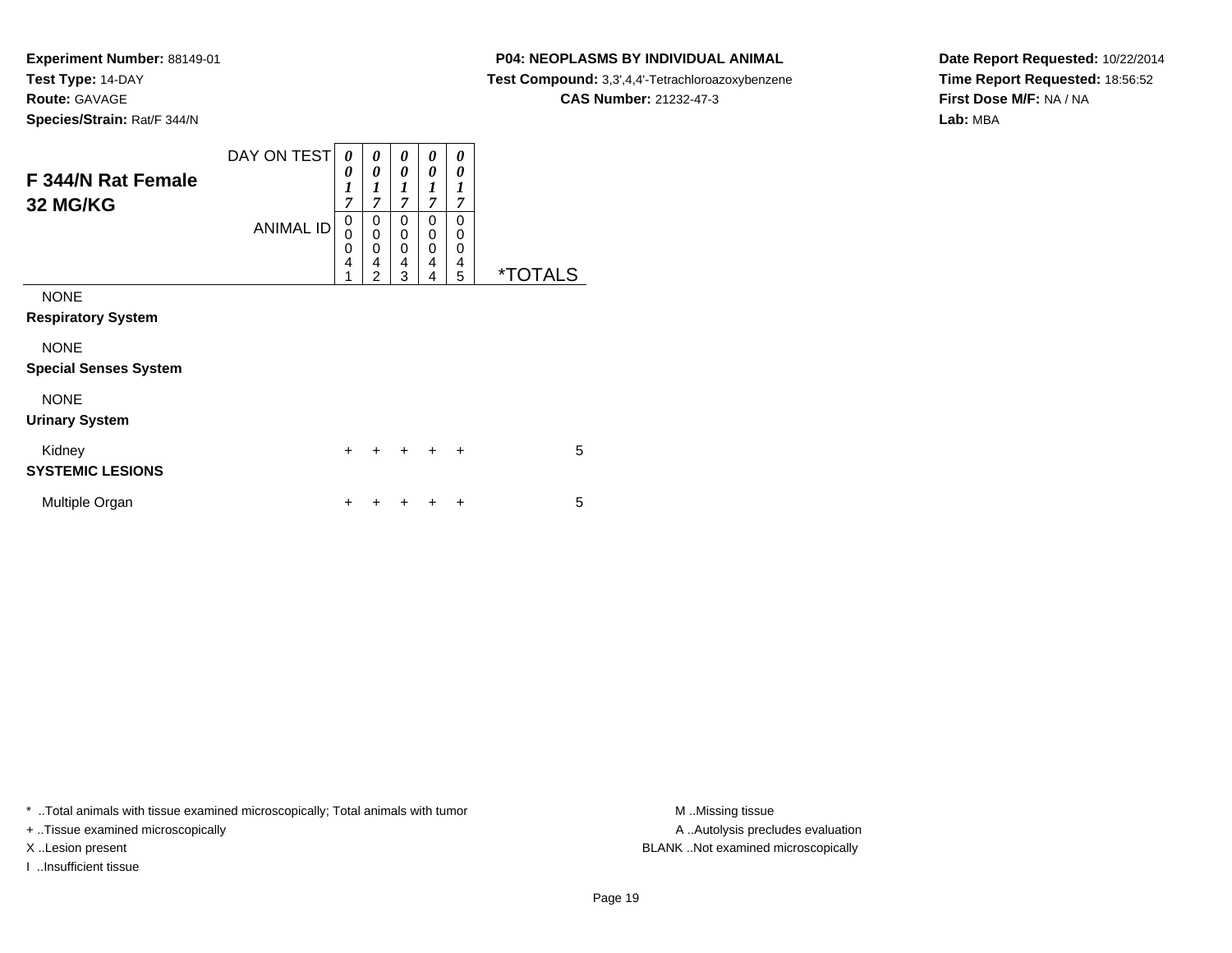**Species/Strain:** Rat/F 344/N

I ..Insufficient tissue

### **P04: NEOPLASMS BY INDIVIDUAL ANIMAL**

**Test Compound:** 3,3',4,4'-Tetrachloroazoxybenzene

**CAS Number:** 21232-47-3

**Date Report Requested:** 10/22/2014**Time Report Requested:** 18:56:52**First Dose M/F:** NA / NA**Lab:** MBA

| F 344/N Rat Female<br>80 MG/KG                                                                                      | DAY ON TEST<br><b>ANIMAL ID</b> | $\boldsymbol{\theta}$<br>0<br>1<br>$\overline{7}$<br>$\pmb{0}$<br>0<br>0<br>4<br>6 | 0<br>0<br>$\boldsymbol{l}$<br>$\boldsymbol{7}$<br>$\boldsymbol{0}$<br>0<br>0<br>4<br>$\overline{7}$ | $\boldsymbol{\theta}$<br>$\boldsymbol{\theta}$<br>$\boldsymbol{l}$<br>$\overline{7}$<br>$\pmb{0}$<br>0<br>$\mathbf 0$<br>$\overline{4}$<br>$\boldsymbol{8}$ | $\pmb{\theta}$<br>$\boldsymbol{\theta}$<br>$\boldsymbol{l}$<br>$\boldsymbol{7}$<br>$\overline{0}$<br>$\pmb{0}$<br>$\pmb{0}$<br>$\begin{array}{c} 4 \\ 9 \end{array}$ | $\pmb{\theta}$<br>0<br>$\boldsymbol{l}$<br>$\boldsymbol{7}$<br>$\mathsf 0$<br>0<br>$\pmb{0}$<br>$\mathbf 5$<br>$\mathsf 0$ | <i><b>*TOTALS</b></i> |                                                       |
|---------------------------------------------------------------------------------------------------------------------|---------------------------------|------------------------------------------------------------------------------------|-----------------------------------------------------------------------------------------------------|-------------------------------------------------------------------------------------------------------------------------------------------------------------|----------------------------------------------------------------------------------------------------------------------------------------------------------------------|----------------------------------------------------------------------------------------------------------------------------|-----------------------|-------------------------------------------------------|
| <b>Alimentary System</b>                                                                                            |                                 |                                                                                    |                                                                                                     |                                                                                                                                                             |                                                                                                                                                                      |                                                                                                                            |                       |                                                       |
| Liver<br><b>Cardiovascular System</b>                                                                               |                                 | +                                                                                  | +                                                                                                   | +                                                                                                                                                           | $+$                                                                                                                                                                  | $\ddot{}$                                                                                                                  | 5                     |                                                       |
| <b>NONE</b><br><b>Endocrine System</b>                                                                              |                                 |                                                                                    |                                                                                                     |                                                                                                                                                             |                                                                                                                                                                      |                                                                                                                            |                       |                                                       |
| <b>NONE</b><br><b>General Body System</b>                                                                           |                                 |                                                                                    |                                                                                                     |                                                                                                                                                             |                                                                                                                                                                      |                                                                                                                            |                       |                                                       |
| <b>NONE</b><br><b>Genital System</b>                                                                                |                                 |                                                                                    |                                                                                                     |                                                                                                                                                             |                                                                                                                                                                      |                                                                                                                            |                       |                                                       |
| <b>NONE</b><br><b>Hematopoietic System</b>                                                                          |                                 |                                                                                    |                                                                                                     |                                                                                                                                                             |                                                                                                                                                                      |                                                                                                                            |                       |                                                       |
| Spleen<br>Thymus<br><b>Integumentary System</b>                                                                     |                                 | +<br>$\ddot{}$                                                                     | +<br>$+$                                                                                            | $+$                                                                                                                                                         | +<br>$\ddot{}$                                                                                                                                                       | +<br>$+$                                                                                                                   | 5<br>5                |                                                       |
| <b>NONE</b><br><b>Musculoskeletal System</b>                                                                        |                                 |                                                                                    |                                                                                                     |                                                                                                                                                             |                                                                                                                                                                      |                                                                                                                            |                       |                                                       |
| <b>NONE</b><br><b>Nervous System</b>                                                                                |                                 |                                                                                    |                                                                                                     |                                                                                                                                                             |                                                                                                                                                                      |                                                                                                                            |                       |                                                       |
| * Total animals with tissue examined microscopically; Total animals with tumor<br>+ Tissue examined microscopically |                                 |                                                                                    |                                                                                                     |                                                                                                                                                             |                                                                                                                                                                      |                                                                                                                            |                       | M Missing tissue<br>A  Autolysis precludes evaluation |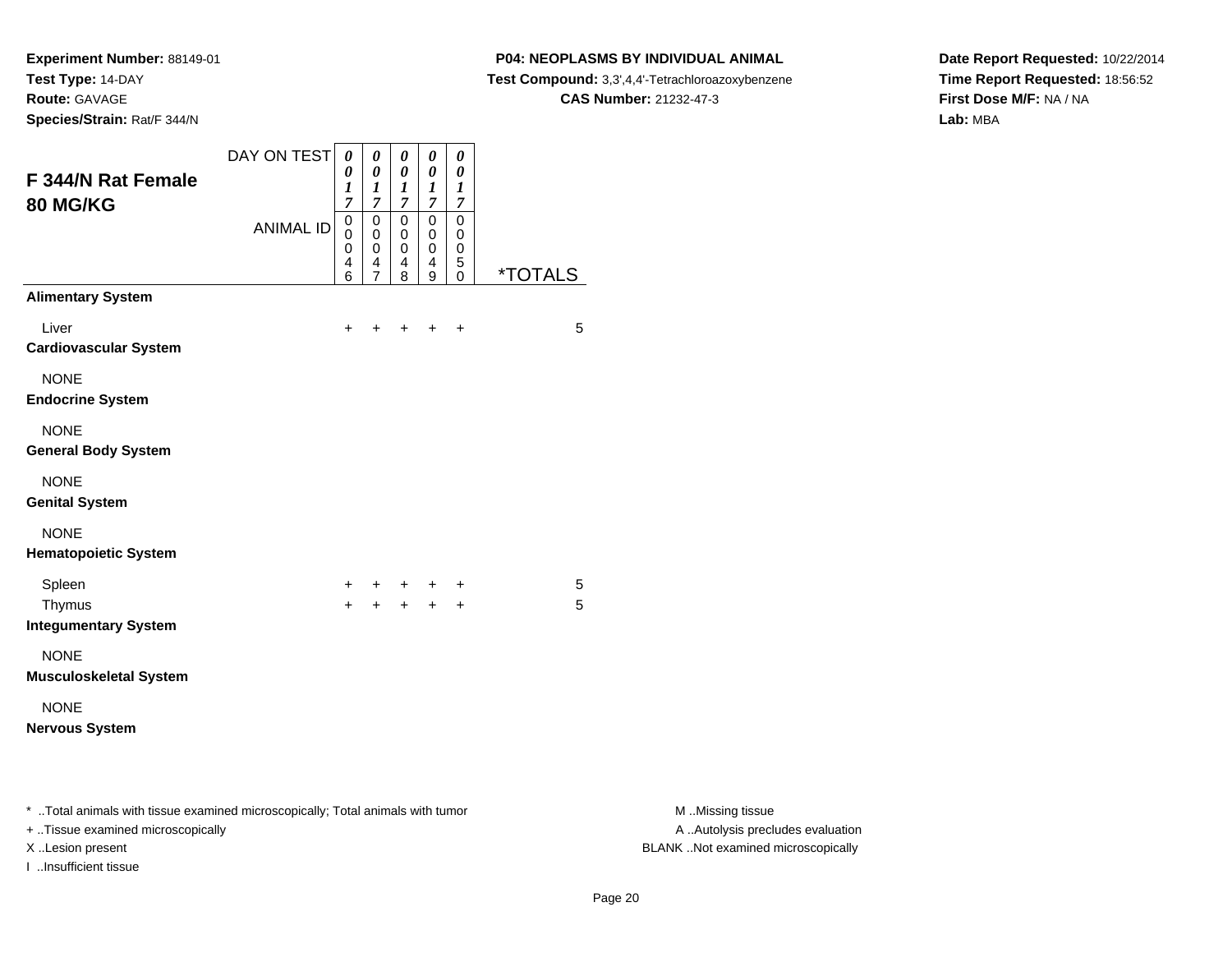#### **P04: NEOPLASMS BY INDIVIDUAL ANIMAL**

**Test Compound:** 3,3',4,4'-Tetrachloroazoxybenzene

**CAS Number:** 21232-47-3

**Date Report Requested:** 10/22/2014**Time Report Requested:** 18:56:52**First Dose M/F:** NA / NA**Lab:** MBA

| F 344/N Rat Female<br><b>80 MG/KG</b>       | DAY ON TEST<br><b>ANIMAL ID</b> | 0<br>0<br>$\boldsymbol{l}$<br>$\overline{7}$<br>0<br>0<br>0 | 0<br>0<br>1<br>$\overline{7}$<br>0<br>$\mathbf 0$<br>0 | 0<br>0<br>1<br>$\overline{7}$<br>0<br>$\mathbf 0$<br>$\mathbf 0$ | 0<br>0<br>1<br>$\overline{7}$<br>0<br>0<br>0 | 0<br>0<br>1<br>$\overline{7}$<br>$\Omega$<br>0<br>0 |                       |
|---------------------------------------------|---------------------------------|-------------------------------------------------------------|--------------------------------------------------------|------------------------------------------------------------------|----------------------------------------------|-----------------------------------------------------|-----------------------|
|                                             |                                 | 4<br>6                                                      | 4<br>$\overline{7}$                                    | 4<br>8                                                           | 4<br>9                                       | 5<br>$\Omega$                                       | <i><b>*TOTALS</b></i> |
| <b>NONE</b><br><b>Respiratory System</b>    |                                 |                                                             |                                                        |                                                                  |                                              |                                                     |                       |
| <b>NONE</b><br><b>Special Senses System</b> |                                 |                                                             |                                                        |                                                                  |                                              |                                                     |                       |
| <b>NONE</b><br><b>Urinary System</b>        |                                 |                                                             |                                                        |                                                                  |                                              |                                                     |                       |
| Kidney<br><b>SYSTEMIC LESIONS</b>           |                                 | $\ddot{}$                                                   | +                                                      | $\div$                                                           | $\ddot{}$                                    | $\ddot{}$                                           | 5                     |
| Multiple Organ                              |                                 | +                                                           |                                                        |                                                                  |                                              | ÷                                                   | 5                     |

\* ..Total animals with tissue examined microscopically; Total animals with tumor **M** . Missing tissue M ..Missing tissue

+ ..Tissue examined microscopically

I ..Insufficient tissue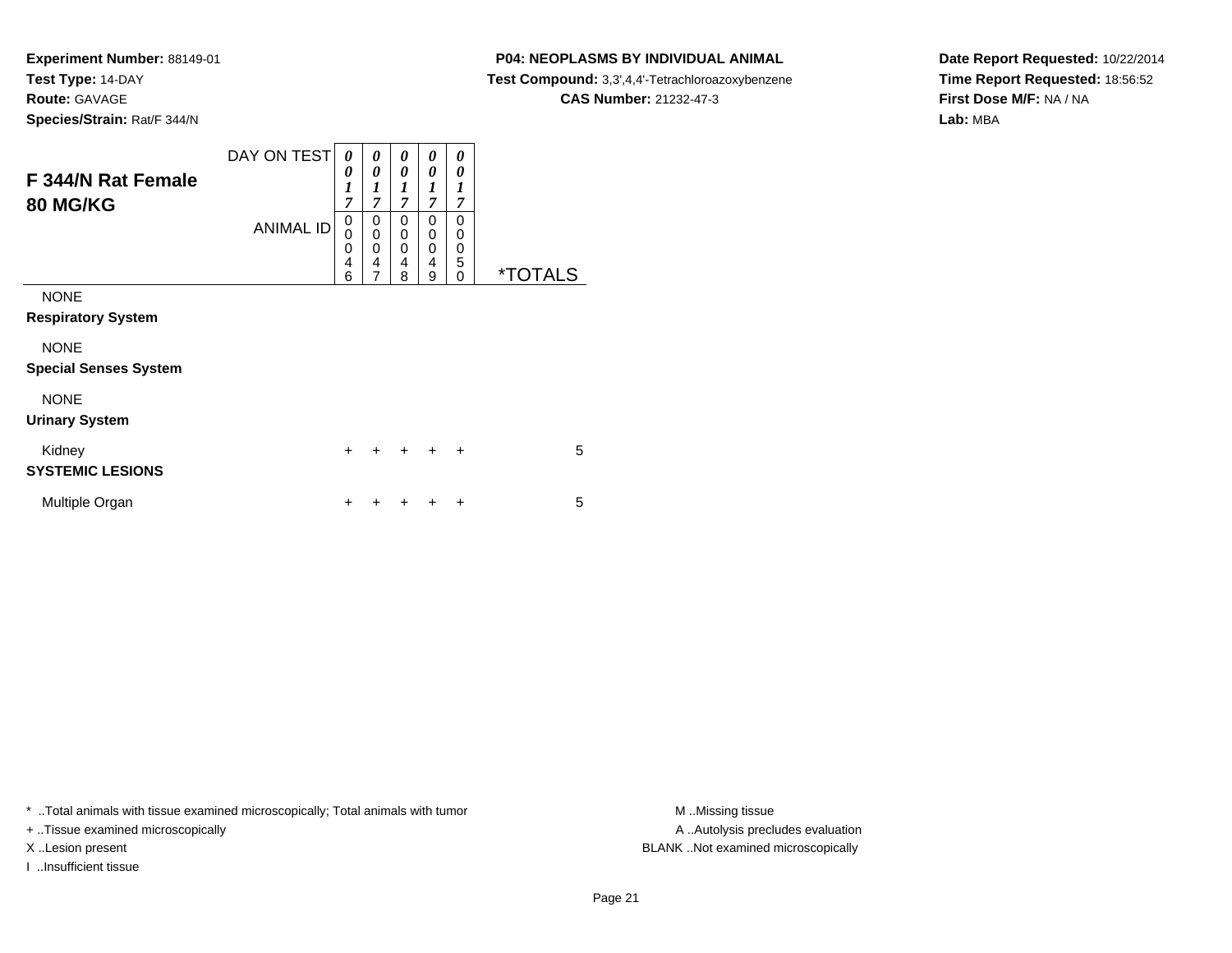**Species/Strain:** Rat/F 344/N

I ..Insufficient tissue

### **P04: NEOPLASMS BY INDIVIDUAL ANIMAL**

**Test Compound:** 3,3',4,4'-Tetrachloroazoxybenzene

**CAS Number:** 21232-47-3

**Date Report Requested:** 10/22/2014**Time Report Requested:** 18:56:52**First Dose M/F:** NA / NA**Lab:** MBA

| F 344/N Rat Female<br><b>MG/KG</b><br>200                                                                           | DAY ON TEST<br><b>ANIMAL ID</b> | $\boldsymbol{\theta}$<br>0<br>$\boldsymbol{l}$<br>7<br>$\mathbf 0$<br>0<br>0<br>5<br>1 | 0<br>$\boldsymbol{\theta}$<br>$\boldsymbol{l}$<br>$\overline{7}$<br>$\mathbf 0$<br>$\mathbf 0$<br>0<br>$\frac{5}{2}$ | $\boldsymbol{\theta}$<br>$\boldsymbol{\theta}$<br>$\boldsymbol{l}$<br>$\boldsymbol{7}$<br>$\overline{0}$<br>$\mathbf 0$<br>$\pmb{0}$<br>$\sqrt{5}$<br>3 | $\pmb{\theta}$<br>$\pmb{\theta}$<br>$\frac{1}{7}$<br>$\overline{0}$<br>$\pmb{0}$<br>$\pmb{0}$<br>$\frac{5}{4}$ | 0<br>0<br>$\boldsymbol{l}$<br>$\boldsymbol{7}$<br>$\mathbf 0$<br>0<br>0<br>$\frac{5}{5}$ | <i><b>*TOTALS</b></i> |                                                       |
|---------------------------------------------------------------------------------------------------------------------|---------------------------------|----------------------------------------------------------------------------------------|----------------------------------------------------------------------------------------------------------------------|---------------------------------------------------------------------------------------------------------------------------------------------------------|----------------------------------------------------------------------------------------------------------------|------------------------------------------------------------------------------------------|-----------------------|-------------------------------------------------------|
| <b>Alimentary System</b>                                                                                            |                                 |                                                                                        |                                                                                                                      |                                                                                                                                                         |                                                                                                                |                                                                                          |                       |                                                       |
| Liver<br><b>Cardiovascular System</b>                                                                               |                                 | $\ddot{}$                                                                              | $\ddot{}$                                                                                                            | $\ddot{}$                                                                                                                                               | $+$                                                                                                            | $\ddot{}$                                                                                | 5                     |                                                       |
| <b>NONE</b><br><b>Endocrine System</b>                                                                              |                                 |                                                                                        |                                                                                                                      |                                                                                                                                                         |                                                                                                                |                                                                                          |                       |                                                       |
| <b>NONE</b><br><b>General Body System</b>                                                                           |                                 |                                                                                        |                                                                                                                      |                                                                                                                                                         |                                                                                                                |                                                                                          |                       |                                                       |
| <b>NONE</b><br><b>Genital System</b>                                                                                |                                 |                                                                                        |                                                                                                                      |                                                                                                                                                         |                                                                                                                |                                                                                          |                       |                                                       |
| <b>NONE</b><br><b>Hematopoietic System</b>                                                                          |                                 |                                                                                        |                                                                                                                      |                                                                                                                                                         |                                                                                                                |                                                                                          |                       |                                                       |
| Spleen<br>Thymus<br><b>Integumentary System</b>                                                                     |                                 | +<br>$+$                                                                               | $+$                                                                                                                  | $+$                                                                                                                                                     | +<br>$+$                                                                                                       | +<br>$+$                                                                                 | 5<br>5                |                                                       |
| <b>NONE</b><br><b>Musculoskeletal System</b>                                                                        |                                 |                                                                                        |                                                                                                                      |                                                                                                                                                         |                                                                                                                |                                                                                          |                       |                                                       |
| <b>NONE</b><br><b>Nervous System</b>                                                                                |                                 |                                                                                        |                                                                                                                      |                                                                                                                                                         |                                                                                                                |                                                                                          |                       |                                                       |
| * Total animals with tissue examined microscopically; Total animals with tumor<br>+ Tissue examined microscopically |                                 |                                                                                        |                                                                                                                      |                                                                                                                                                         |                                                                                                                |                                                                                          |                       | M Missing tissue<br>A  Autolysis precludes evaluation |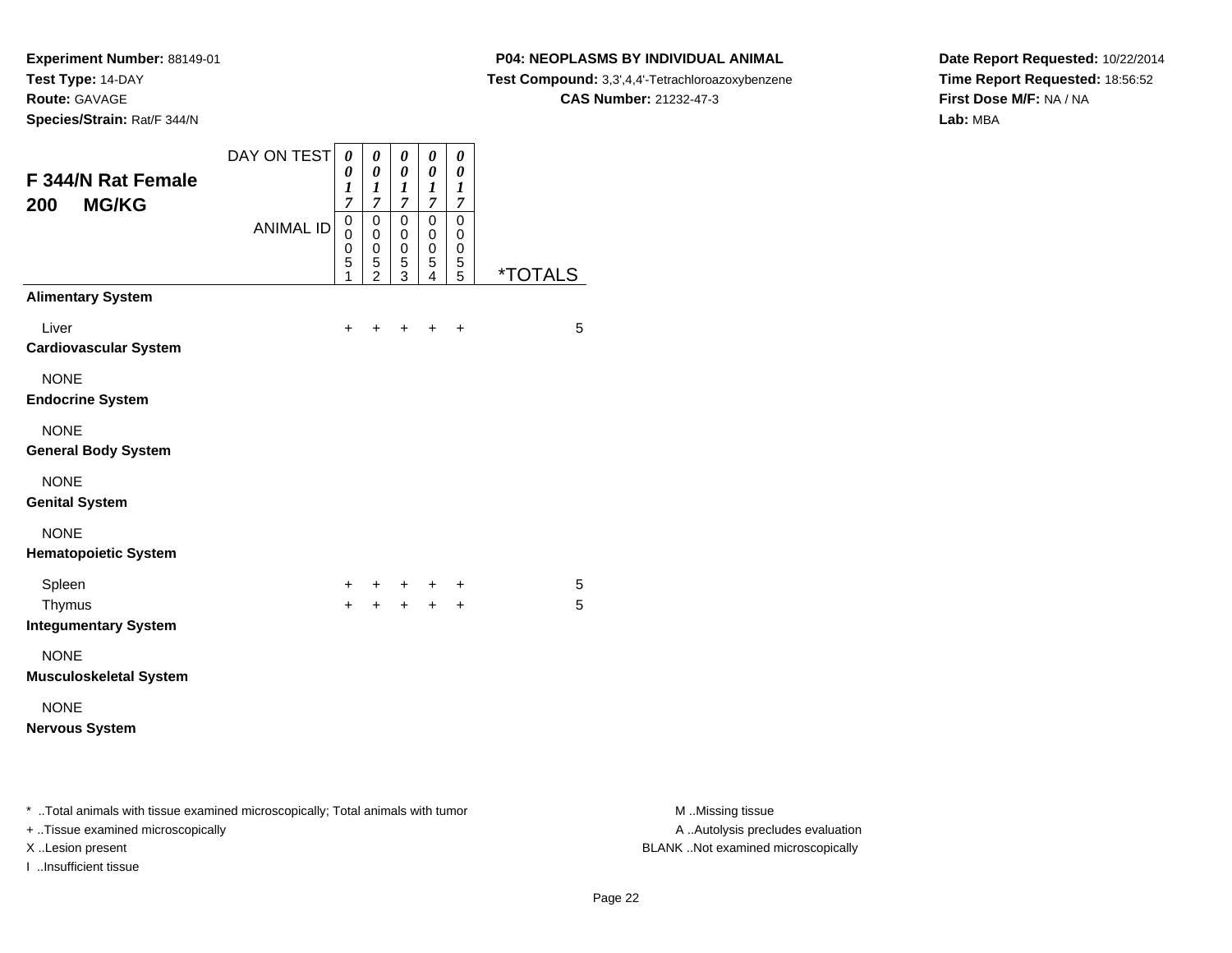**Species/Strain:** Rat/F 344/N

### **P04: NEOPLASMS BY INDIVIDUAL ANIMAL**

**Test Compound:** 3,3',4,4'-Tetrachloroazoxybenzene

**CAS Number:** 21232-47-3

**Date Report Requested:** 10/22/2014**Time Report Requested:** 18:56:52**First Dose M/F:** NA / NA**Lab:** MBA

| F 344/N Rat Female<br><b>MG/KG</b><br>200   | DAY ON TEST<br><b>ANIMAL ID</b> | $\boldsymbol{\theta}$<br>0<br>$\boldsymbol{l}$<br>$\overline{7}$<br>$\mathbf 0$<br>0<br>$\boldsymbol{0}$<br>$\overline{5}$ | 0<br>$\boldsymbol{\theta}$<br>$\boldsymbol{l}$<br>$\overline{7}$<br>0<br>0<br>0<br>$\overline{5}$ | 0<br>0<br>$\boldsymbol{l}$<br>7<br>0<br>0<br>0<br>5 | 0<br>0<br>1<br>$\overline{7}$<br>$\mathbf{0}$<br>0<br>0<br>5 | 0<br>0<br>1<br>7<br>0<br>0<br>0<br>5 |                       |   |
|---------------------------------------------|---------------------------------|----------------------------------------------------------------------------------------------------------------------------|---------------------------------------------------------------------------------------------------|-----------------------------------------------------|--------------------------------------------------------------|--------------------------------------|-----------------------|---|
| <b>NONE</b><br><b>Respiratory System</b>    |                                 | 1                                                                                                                          | $\mathfrak{p}$                                                                                    | 3                                                   | 4                                                            | 5                                    | <i><b>*TOTALS</b></i> |   |
| <b>NONE</b><br><b>Special Senses System</b> |                                 |                                                                                                                            |                                                                                                   |                                                     |                                                              |                                      |                       |   |
| <b>NONE</b><br><b>Urinary System</b>        |                                 |                                                                                                                            |                                                                                                   |                                                     |                                                              |                                      |                       |   |
| Kidney<br><b>SYSTEMIC LESIONS</b>           |                                 | $\ddot{}$                                                                                                                  | +                                                                                                 | $\pm$                                               | $\ddot{}$                                                    | $\ddot{}$                            |                       | 5 |
| Multiple Organ                              |                                 | ÷                                                                                                                          |                                                                                                   |                                                     | ٠                                                            | ÷                                    |                       | 5 |

\* ..Total animals with tissue examined microscopically; Total animals with tumor **M** . Missing tissue M ..Missing tissue

+ ..Tissue examined microscopically

I ..Insufficient tissue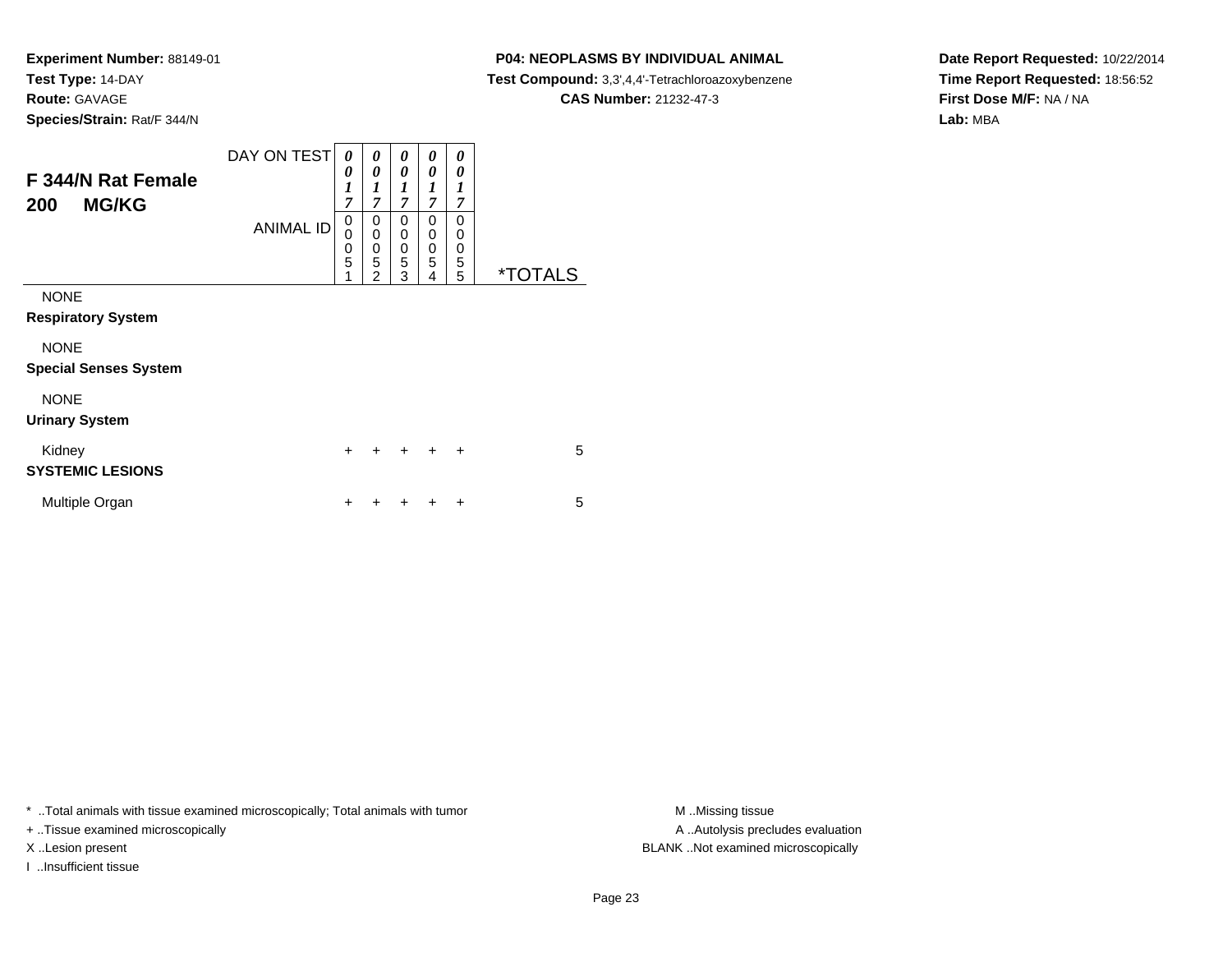**Species/Strain:** Rat/F 344/N

## **P04: NEOPLASMS BY INDIVIDUAL ANIMAL**

**Test Compound:** 3,3',4,4'-Tetrachloroazoxybenzene

**CAS Number:** 21232-47-3

**Date Report Requested:** 10/22/2014**Time Report Requested:** 18:56:52**First Dose M/F:** NA / NA**Lab:** MBA

| F 344/N Rat Female<br><b>MG/KG</b><br>500 | DAY ON TEST<br><b>ANIMAL ID</b> | 0<br>0<br>1<br>7<br>0<br>0<br>0<br>5<br>6 | 0<br>0<br>1<br>7<br>0<br>$\mathbf 0$<br>$\mathbf 0$<br>5<br>$\overline{7}$ | 0<br>$\boldsymbol{\theta}$<br>$\boldsymbol{l}$<br>$\overline{7}$<br>0<br>0<br>0<br>5<br>8 | 0<br>$\boldsymbol{\theta}$<br>$\boldsymbol{l}$<br>$\overline{7}$<br>0<br>0<br>$\mathbf 0$<br>5<br>9 | 0<br>0<br>$\boldsymbol{l}$<br>7<br>0<br>$\mathbf 0$<br>$\mathbf 0$<br>6<br>0 | <i><b>*TOTALS</b></i> |
|-------------------------------------------|---------------------------------|-------------------------------------------|----------------------------------------------------------------------------|-------------------------------------------------------------------------------------------|-----------------------------------------------------------------------------------------------------|------------------------------------------------------------------------------|-----------------------|
| <b>Alimentary System</b>                  |                                 |                                           |                                                                            |                                                                                           |                                                                                                     |                                                                              |                       |
| Liver                                     |                                 | ٠                                         | ÷                                                                          | ÷                                                                                         | ÷                                                                                                   | ÷                                                                            | 5                     |
| Stomach, Forestomach                      |                                 | $+$                                       | $+$                                                                        | $+$                                                                                       | $+$                                                                                                 | $\ddot{}$                                                                    | 5                     |
| Stomach, Glandular                        |                                 | $+$                                       | $\ddot{}$                                                                  | $+$                                                                                       | $+$                                                                                                 | $\ddot{}$                                                                    | 5                     |
| <b>Cardiovascular System</b>              |                                 |                                           |                                                                            |                                                                                           |                                                                                                     |                                                                              |                       |
| <b>NONE</b>                               |                                 |                                           |                                                                            |                                                                                           |                                                                                                     |                                                                              |                       |
| <b>Endocrine System</b>                   |                                 |                                           |                                                                            |                                                                                           |                                                                                                     |                                                                              |                       |
| <b>NONE</b>                               |                                 |                                           |                                                                            |                                                                                           |                                                                                                     |                                                                              |                       |
| <b>General Body System</b>                |                                 |                                           |                                                                            |                                                                                           |                                                                                                     |                                                                              |                       |
| <b>NONE</b>                               |                                 |                                           |                                                                            |                                                                                           |                                                                                                     |                                                                              |                       |
| <b>Genital System</b>                     |                                 |                                           |                                                                            |                                                                                           |                                                                                                     |                                                                              |                       |
| <b>NONE</b>                               |                                 |                                           |                                                                            |                                                                                           |                                                                                                     |                                                                              |                       |
| <b>Hematopoietic System</b>               |                                 |                                           |                                                                            |                                                                                           |                                                                                                     |                                                                              |                       |
| Lymph Node, Mesenteric                    |                                 | ÷.                                        | ÷                                                                          | $\pm$                                                                                     | ÷                                                                                                   | ÷                                                                            | 5                     |
| Spleen                                    |                                 | $+$                                       | $+$                                                                        | $+$                                                                                       | $+$                                                                                                 | $\ddot{}$                                                                    | 5                     |
| Thymus                                    |                                 | +                                         | $\ddot{}$                                                                  | $\ddot{}$                                                                                 | $\ddot{}$                                                                                           | +                                                                            | 5                     |
| <b>Integumentary System</b>               |                                 |                                           |                                                                            |                                                                                           |                                                                                                     |                                                                              |                       |

NONE

\* ..Total animals with tissue examined microscopically; Total animals with tumor **M** . Missing tissue M ..Missing tissue

+ ..Tissue examined microscopically

I ..Insufficient tissue